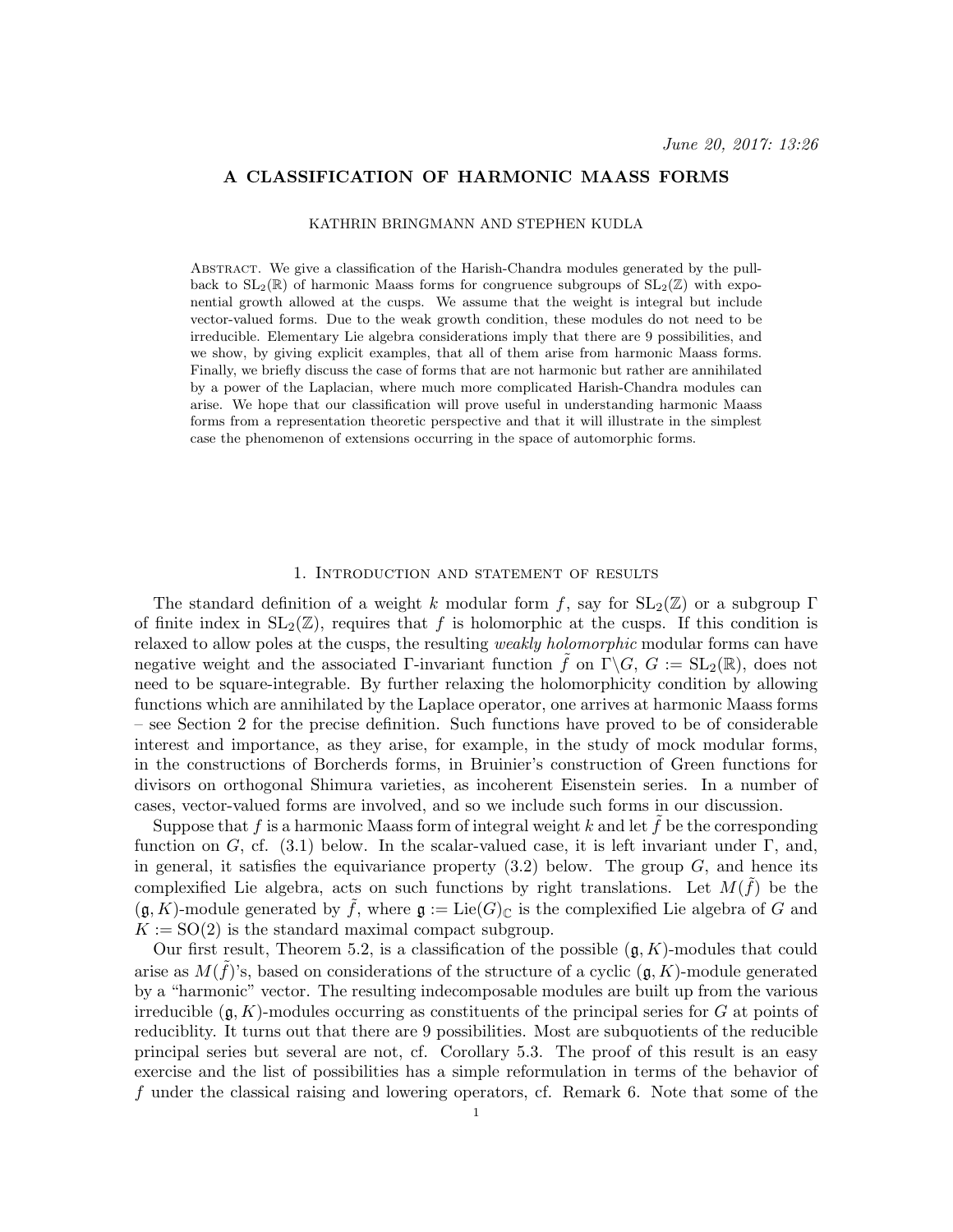possible  $(\mathfrak{g}, K)$ -modules associated to harmonic Maass forms were described in the earlier work of Schulze-Pillot (Proposition 3 of [21]) where he assumed that f has weight  $k \leq 1$ .

Our second and main result shows that every possibility listed in Theorem 5.2 actually arises as an  $M(\tilde{f})$  for some harmonic Maass form f. We prove this in Section 6, by giving explicit examples for each case. Here it should be noted that it is essential to consider vectorvalued forms, since it is shown that certain cases cannot occur non-trivially for scalar-valued forms. In fact, in realizing our list, we only use the symmetric tensor representations  $(\rho_m, \mathcal{P}_m)$ of G on the space  $\mathcal{P}_m$  of polynomials of degree at most  $m \in \mathbb{N}_0$ , cf. (6.1) below. For example, the  $\mathcal{P}_m$ -valued function defined via

$$
e_{r,m-r}(\tau)(X) := \frac{(-1)^{m-r}}{r!} v^{r-m} (X - \tau)^r (X - \overline{\tau})^{m-r}, \qquad 0 \le r \le m,
$$

for  $\tau = u + iv \in \mathbb{H}$ , satisfies

$$
e_{r,m-r}(\gamma \tau) = (c\tau + d)^{m-2r} \rho_m(\gamma) e_{r,m-r}(\tau),
$$

for all  $\gamma = \begin{pmatrix} a & b \\ c & d \end{pmatrix} \in G$ , and thus the holomorphic function  $e_{m,0}$  is a harmonic Maass form of weight  $-m$  and type  $\rho_m$  for any Γ. The space

$$
M(\widetilde{e_{m,0}}) = \mathrm{span}\left\{\widetilde{e_{m,0}}, \widetilde{e_{m-1,1}}, \ldots, \widetilde{e_{1,m-1}}, \widetilde{e_{0,m}}\right\},\,
$$

realizes the finite dimensional  $(g, K)$ -module of dimension  $m + 1$ , case I(a) on our list. As already observed in [21], the only finite dimensional representation which can occur for scalarvalued forms is the trivial representation.

A related case involves a generalization of the (non-holomophic) weight 2 Eisenstein series  $E_2^*$  defined in (6.9). This case is treated in [19], however, for the reader's convenience, we give all details. The  $(\mathfrak{g}, K)$ -module associated to  $E_2^*$  is a non-split extension with the weight 2 holomorphic discrete series representation as quotient and the trivial representation as submodule. For any  $m \in \mathbb{N}_0$ , there is a  $\mathcal{P}_m$ -valued function

$$
E_{m+2}^*(\tau) := \sum_{r=0}^m \frac{1}{r+1} {m \choose r} e_{r,m-r}(\tau) R^r E_2^*(\tau),
$$

where  $R^r = R_k^r := R_{k+2(r-1)} \circ \ldots \circ R_{k+2} \circ R_k$  is the r-fold application of the Maass raising operator

.

(1.1) 
$$
R = R_k := 2i\frac{\partial}{\partial \tau} + \frac{k}{v}
$$

It satisfies

$$
L_{m+2}E_{m+2}^* = \frac{3}{\pi}e_{0,m}
$$

with the Maass lowering operator

(1.2) 
$$
L = L_k := -2iv^2 \frac{\partial}{\partial \overline{\tau}}.
$$

Since  $e_{0,m}$  is annihilated by  $R_m$  and the Laplace operator  $\Delta_k$  (defined in (2.1) below) satisfies  $\Delta_k = -R_m \circ L_{m+2}, E^*_{m+2}$  is a harmonic Maass form of weight  $k = m+2$ . The associated  $(\mathfrak{g}, K)$ -module is a non-split extension with the weight k holomorphic discrete series representation as quotient and the finite-dimensional space  $M(\widetilde{e_m}_0)$  as submodule; this is case

<sup>&</sup>lt;sup>1</sup>In the case k = 1, the principal series,  $V(1)$  in his notation, is a direct sum LDS<sup>+</sup>(0) ⊕ LDS<sup>-</sup>(0), in our notation. So his indecomposable in this case should be taken to mean the indecomposable II(b) in our Theorem 5.2 rather than  $V(1)$ .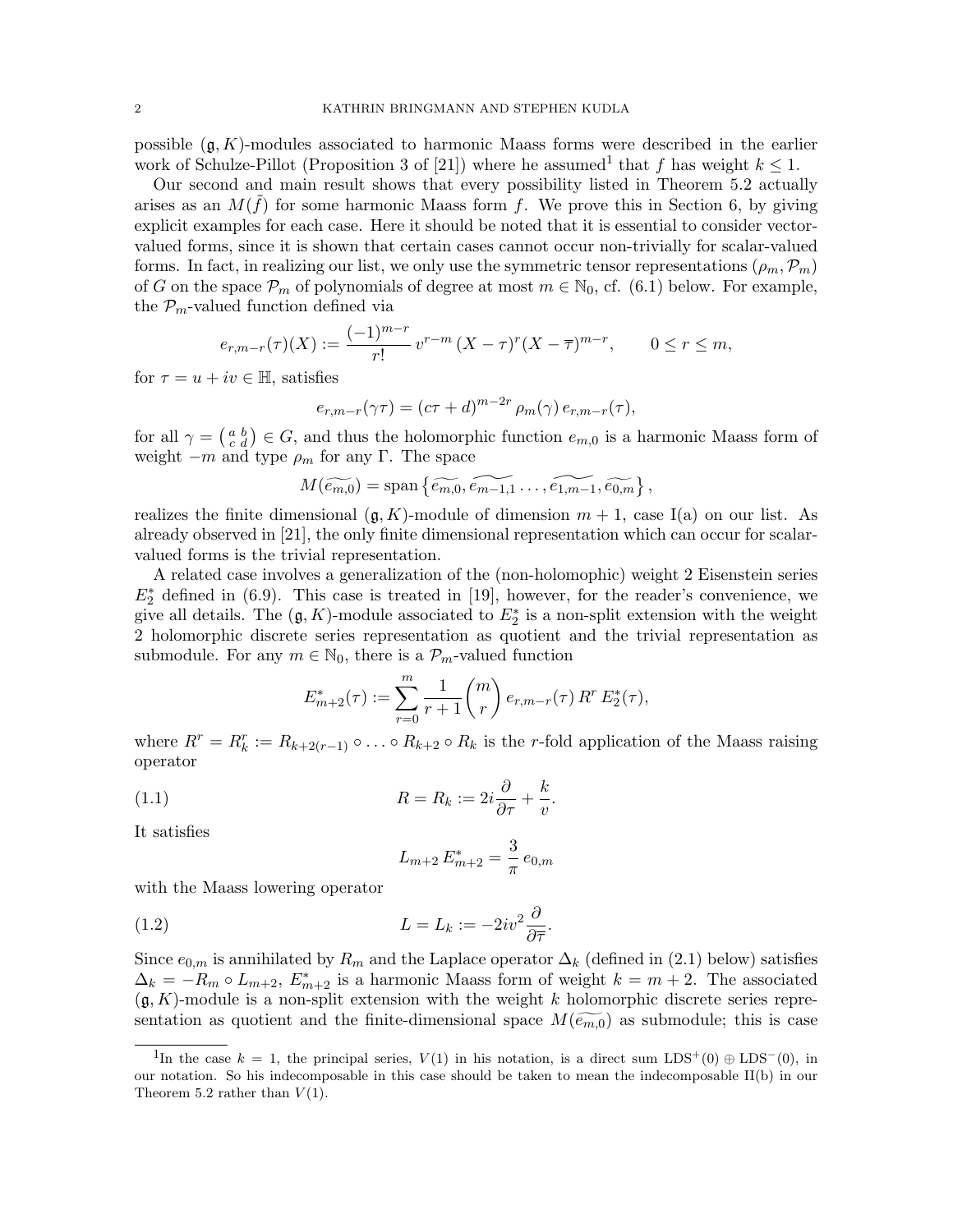III(b) in our list. Note that the functions  $R^r E_2^*$  occurring in the components of  $E_{m+2}^*$  lie in the spaces of nearly holomorphic modular forms in Theorem 4.2 of [19].

Case II(b) in our list is a non-split extension with the holomorphic weight 1 limit of discrete series representation as quotient and anti-holomorphic weight 1 limit of discrete series representation as submodule, cf.  $(6.8)$  below. This is precisely the  $(\mathfrak{g}, K)$ -module associated to the central derivative of the incoherent Eisenstein series of weight 1 introduced in [13]. This weight 1 harmonic Maass form can be viewed as the "modular completion" of the generating series for arithmetic degrees of special 0-cycles on the moduli space of CM elliptic curves, loc.cit., and hence is typical of a class of such forms whose holomorphic part is related to arithmetic. Other such examples occur, sometimes only conjecturally, for example in [14, 15], and in the work of Duke-Li [10]. Analogous phenomena have emerged the in the theory of p-adic modular forms [8].

Remark 1. In this paper, we do not include of half-integral weight forms for which a similar classification could be made, cf. [21] for a discussion.

Finally, we note that the harmonicity condition  $\Delta_k f = 0$  is essential to our classification, since it implies that the K-types occur in  $M(\tilde{f})$  with multiplicity 1. In Section 7, we show that more complicated  $(\mathfrak{g}, K)$ -modules can show up if one only requires that  $\Delta_k^{\ell} f = 0$  for some  $\ell \in \mathbb{N}_0$ . A simple, but arithmetically interesting example is given by the weight 0 non-holomorphic modular form

(1.3) 
$$
\phi(\tau) := -\frac{1}{6} \log \left( |\Delta(\tau)|^2 v^{12} \right),
$$

which arises in the Kronecker limit formula, where  $\Delta$  is the weight 12 modular discriminant. This form is annihilated by  $\Delta_0^2$  and the associated  $(\mathfrak{g}, K)$ -module has the following picture:

# Figure 1. The  $(\mathfrak{g}, K)$ -module for the Kronecker limit formula



An explanation is given in Section 7.

In summary, we hope that our classification will prove useful in understanding harmonic Maass forms from a representation theoretic perspective and that it will provide an elementary motivating example<sup>2</sup> for the study of extensions occurring in the space of automorphic forms, including those with weaker than traditional growth conditions, and their analogues for more general groups. In addition, we hope that it will serve as an accessible introduction to this point of view.

Thanks: This project was begun during a visit by the second author to the University of Cologne in of 2014 and completed during visits to Oberwolfach, TU Darmstadt, and ETH, Zürich, in the summer of 2016. He would like to thank these institutions for their support and stimulating working environments. The research of the first author is supported by the Alfried Krupp Prize for Young University Teachers of the Krupp foundation and the research leading to these results receives funding from the European Research Council under the European Unions Seventh Framework Programme (FP/2007-2013) / ERC Grant agreement

 ${}^{2}$ In fact, this development is already underway, cf. Remark 10 in section 7 for a brief discussion.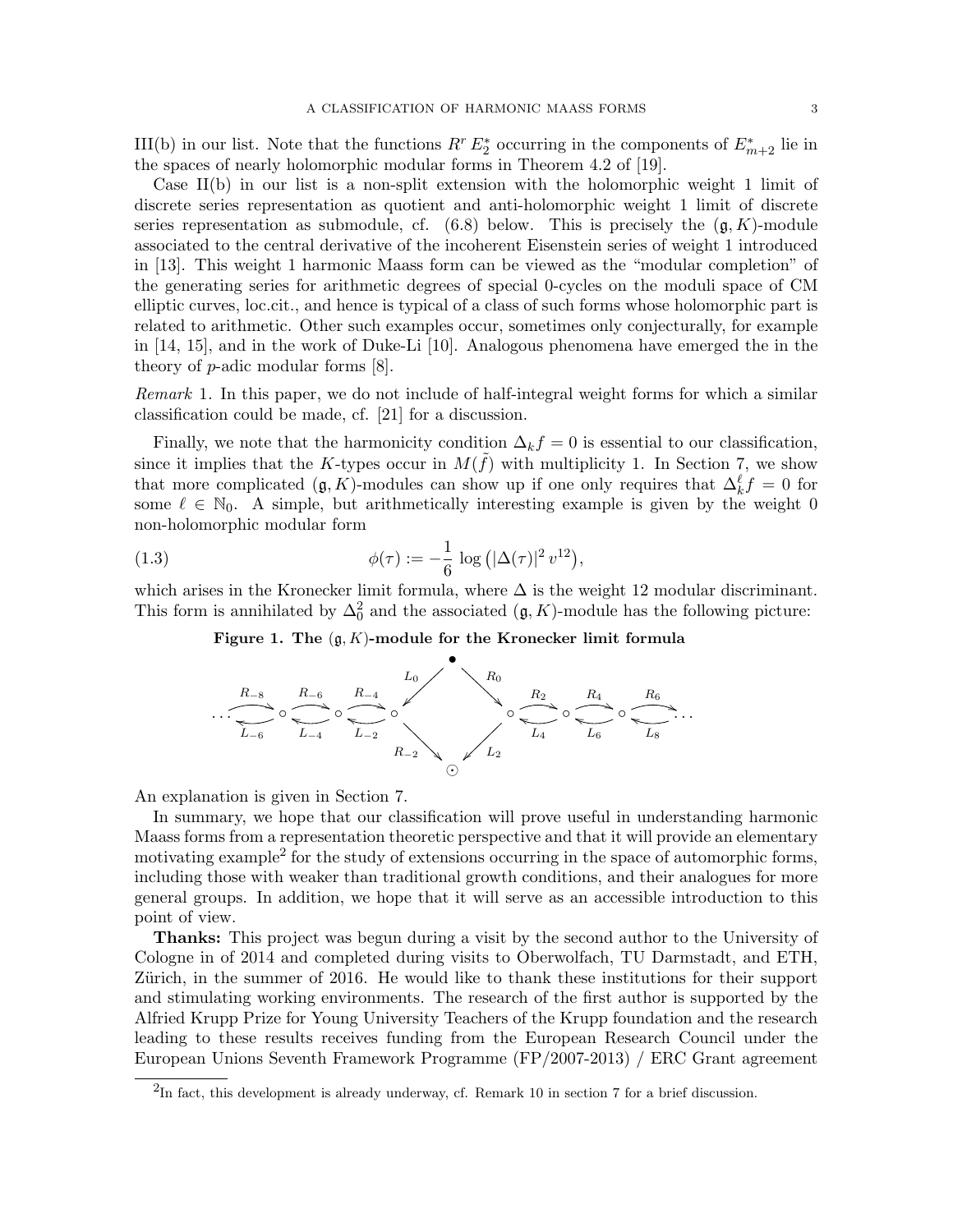n. 335220 - AQSER. The authors thank Dan Bump, Stephan Ehlen, Olav Richter, Rainer Schulze-Pillot, and Martin Westerholt-Raum for useful comments on an earlier version of this paper.

### 2. Harmonic Maass form

Let  $(\rho, V)$  be a finite dimensional complex representation of a subgroup Γ of finite index in  $SL_2(\mathbb{Z})$ , and, for simplicity, suppose that k is an integer. By a harmonic Maass form of weight k and type  $(\rho, V)$ , we mean a smooth function  $f : \mathbb{H} \to V$  satisfying the following conditions, [5]:

(1) For  $\gamma = \begin{pmatrix} a & b \\ c & d \end{pmatrix} \in \Gamma$ 

$$
f(\gamma \tau) = j(\gamma, \tau)^k \, \rho(\gamma) \, f(\tau),
$$

where  $j(\gamma, \tau) := c\tau + d$ .

(2) We have

$$
\Delta_k f = 0,
$$

with the *hyperbolic Laplacian* in weight k

(2.1) 
$$
\Delta_k := -v^2 \left( \frac{\partial^2}{\partial u^2} + \frac{\partial^2}{\partial v^2} \right) + ik \, v \left( \frac{\partial}{\partial u} + i \frac{\partial}{\partial v} \right).
$$

(3) There exists a constant  $B > 0$  such that

$$
f(\tau) = O(e^{Bv})
$$
 as  $v \to \infty$ , uniformly in u.

A similar condition holds at all cusps of Γ.

We denote this space by  $H_k^{\text{mg}}$  $\int_k^{\text{mg}}(\Gamma,\rho)$ . If the representation  $(\rho, V)$  is one-dimensional, i.e. is given by a character  $\chi : \Gamma \to \mathbb{C}^\times$ , we abbreviate this to  $H_k^{\text{mg}}$  $\lim_{k} E(\Gamma, \chi)$  or  $H_k^{\text{mg}}$  $\mathcal{L}_k^{\text{mg}}(\Gamma)$ , if  $\chi$  is trivial or if we do not want to be explicit about  $\chi$ . We refer to functions in this space as scalar-valued Maass forms.

A special subspace of  $H_k^{\text{mg}}$  $\mathbb{R}^{\text{mg}}(\Gamma,\rho)$  consists of those forms, for which there exists a polynomial  $P_f(\tau) \in V[q^{-1}]$  such that

$$
f(\tau) - P_f(\tau) = O\left(e^{-\varepsilon v}\right)
$$

as  $v \to \infty$  for some  $\varepsilon > 0$ , and similarly at the other cusps. We denote this space by  $H_k(\Gamma, \rho)$ and refer to  $P_f(\tau)$  as the principal part of f (at the given cusp).

Remark 2. Note that a holomorphic function satisfying these conditions can have poles at the cusps, i.e., is a weakly holomorphic modular form in the usual, somewhat unfortunate, terminology. Harmonic Maass forms with exponential growth at the cusps as allowed by (3) are sometimes referred to as "harmonic weak Maass forms".

A scalar-valued Maass form f of weight  $k \in \mathbb{Z} \setminus \{1\}$  has a Fourier expansion of the form (see  $(3.2a)$  and  $(3.2b)$  of  $[5]$ )

(2.2) 
$$
f(\tau) = f^{+}(\tau) + f^{-}(\tau)
$$

where the *holomorphic part of f* is given by

(2.3) 
$$
f^+(\tau) = \sum_{\substack{n \in \frac{1}{N}\mathbb{Z} \\ n \gg -\infty}} c_f^+(n) q^n,
$$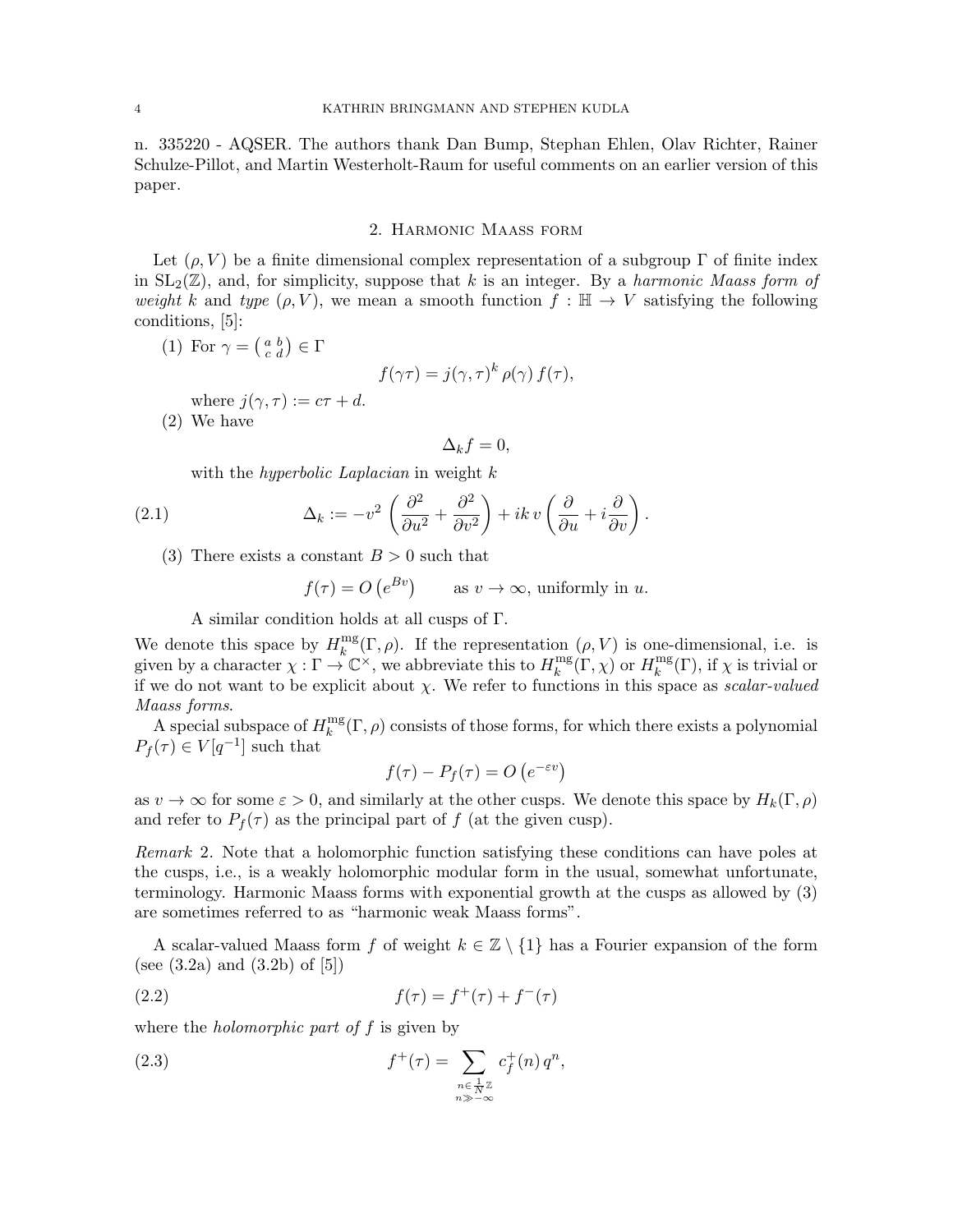for some  $N \in \mathbb{N}$ , whereas, for  $k \neq 1$ , its non-holomorphic part is given by

(2.4) 
$$
f^{-}(\tau) = c_f^{-}(0) v^{1-k} + \sum_{\substack{n \in \frac{1}{N} \mathbb{Z} \setminus \{0\} \\ n \ll \infty}} c_f^{-}(n) W_k(2\pi n v) q^n.
$$

Here, for  $x \in \mathbb{R}$ ,  $W_k(x)$  is the real-valued incomplete gamma function<sup>3</sup>, defined as in [3], Section 2.2, by

(2.5) 
$$
W_k(x) = \text{Re}\left(\Gamma(1-k, -2x)\right) = \Gamma(1-k, -2x) + \begin{cases} \frac{(-1)^{1-k}\pi i}{(k-1)!} & \text{for } x > 0, \\ 0 & \text{for } x < 0, \end{cases}
$$

with

$$
\Gamma(s,x) := \int_x^{\infty} e^{-t} t^{s-1} dt.
$$

For  $k = 1$ , the non-holomorphic part  $f^-(\tau)$  has the same shape but with the term  $v^{1-k}$  in (2.4) replaced by  $-\log(v)$ . Note that the constraints on n in the sums,  $n \gg -\infty$  in  $f^{+}(\tau)$ and  $n \ll \infty$  in  $f^-(\tau)$ , are a consequence of the growth condition (3) and the asymptotics of  $\Gamma(s,x).$ 

The subspace  $H_k(\Gamma)$  may be characterized as those elements of  $H_k^{\text{mg}}$  $\int_k^{\text{mg}}(\Gamma)$  for which  $c_f^$  $f(r) = 0$ for  $n \geq 0$ . For  $f \in H_k(\Gamma)$ , we have

(2.6) 
$$
f^{-}(\tau) = \sum_{\substack{n \in \frac{1}{N}\mathbb{Z} \\ n < 0}} c_f^{-}(n) \Gamma(1 - k, 4\pi |n|v) q^n.
$$

We define the "flipped space"

(2.7) 
$$
H_k^{\sharp}(\Gamma) := \left\{ f \in H_k^{\text{mg}}(\Gamma) : c_f^+(n) = 0 \text{ for } n < 0 \right\}.
$$

Remark 3. The Fourier expansion in the case of vector-valued forms of type  $(\rho, V)$  is more subtle. Suppose that  $\Gamma = SL_2(\mathbb{Z})$ , so that we have

$$
f(\tau + 1) = \rho \left( \begin{pmatrix} 1 & 1 \\ 0 & 1 \end{pmatrix} \right) f(\tau).
$$

If the space V admits a basis of eigenvectors of  $\rho((\begin{smallmatrix}1&1\\0&1\end{smallmatrix}))$ , then corresponding components of f have a Fourier expansion as in (2.2). This is for example the case if  $(\rho, V)$  is a Weil representation as in [5]. On the other hand, if  $(\rho, V)$  is a symmetric tensor representation, say realized on a space of polynomials as in (6.1), then there is no such basis and the Fourier series of  $f$  must be defined by procedure of [16], which we now describe. Suppose that the representation  $(\rho, V)$  is the restriction to  $SL_2(\mathbb{Z})$  of a holomorphic representation of  $SL_2(\mathbb{C})$ . Letting

$$
f^*(\tau) := \rho \left( \begin{pmatrix} 1 & \tau \\ 0 & 1 \end{pmatrix} \right)^{-1} f(\tau),
$$

we have

$$
f^*(\tau+1) = \rho \left( \begin{pmatrix} 1 & \tau+1 \\ 0 & 1 \end{pmatrix} \right)^{-1} \rho \left( \begin{pmatrix} 1 & 1 \\ 0 & 1 \end{pmatrix} \right) f(\tau) = f^*(\tau).
$$

Thus  $f^*$  has a Fourier expansion. The twist from  $f$  to  $f^*$  alters the action of the Maass operators, (1.1) and (1.2) however, and this is responsible for the occurrence of different phenomena for vector-valued forms in certain cases, specifically cases  $I(a)$  and  $III(b)$  of Theorem 5.2.

<sup>&</sup>lt;sup>3</sup>We sometimes write  $\beta_k(x)$  in place of  $W_k(-x/2)$ , as this notation occurs in many places in the literature.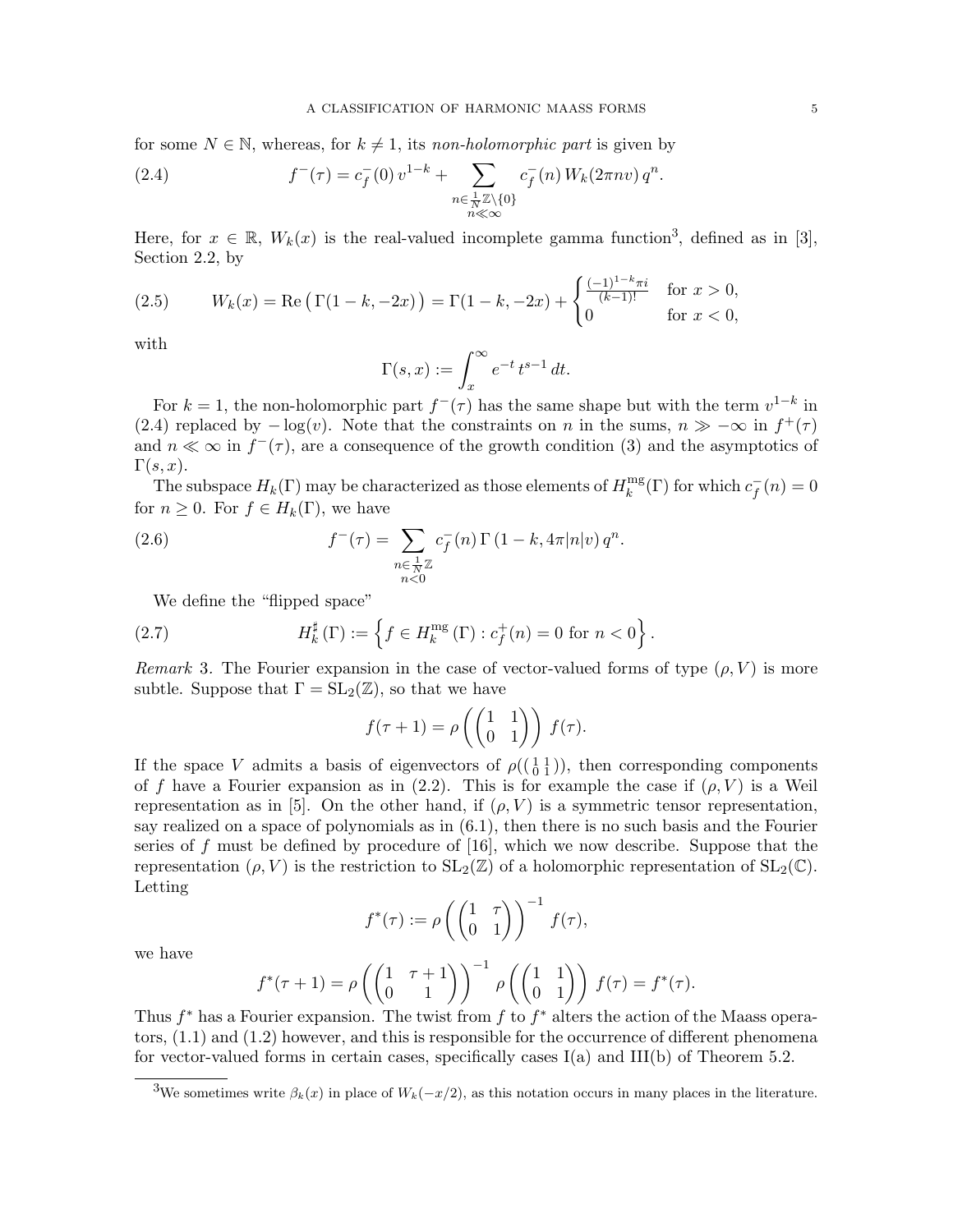Harmonic Maass forms relate in many ways to classical (weakly holomorphic) modular forms. To state the first of these connections, define the Bruinier-Funke  $\xi$ -operator

$$
\xi_k:=2iv^k\overline{\frac{\partial}{\partial\overline{\tau}}}.
$$

Note that

$$
\xi_k f = v^{k-2} \overline{L_k f} = R_{-k} \left( v^k \overline{f} \right)
$$

from which one can easily conclude that  $\xi_k$ :  $H_k^{\text{mg}}$  $\lim_{k}^{m}(\Gamma,\rho) \rightarrow M^!_{2-k}(\Gamma,\bar{\rho}),$  where  $\bar{\rho}$  is the representation of  $\Gamma$  on  $V$  defined by

$$
\bar{\rho}(\gamma)v = \overline{\rho(\gamma)}\bar{v}.
$$

Here we need to assume that V is defined over R, i.e., that complex conjugation  $\overline{\cdot}: V \to V$ is defined. Of course this is true for spaces of complex-valued functions, e.g., polynomials or group algebras as in [5]. We also note that, if f has weight k, then  $v^k \overline{f(\tau)}$  has weight  $-k$ and

$$
L_{-k}^{a}\left(v^{k}\overline{f(\tau)}\right) = v^{k+2a}\overline{R_{k}^{a}f(\tau)}, \qquad R_{-k}^{a}\left(v^{k}\overline{f(\tau)}\right) = v^{k-2a}\overline{L_{k}^{a}f(\tau)}.
$$

Now assume that f is scalar-valued. Writing the Fourier expansion of f as in  $(2.2)$ , we have

(2.8) 
$$
\xi_k f(\tau) = (1 - k) \overline{c_f^-(0)} - (4\pi)^{1-k} \sum_{\substack{n \in \frac{1}{N} \mathbb{Z} \setminus \{0\} \\ n \gg -\infty}} \frac{\overline{c_f^-(n)}}{n^{k-1}} q^n.
$$

while, for  $k = 1$ , we have

(2.9) 
$$
\xi_1 f(\tau) = -\overline{c_f^{-}(0)} - \sum_{\substack{n \in \frac{1}{N} \mathbb{Z} \setminus \{0\} \\ n \gg -\infty}} \overline{c_f^{-}(-n)} q^n.
$$

Using this operator,  $H_k(\Gamma)$  may be characterized as those elements in  $H_k^{\text{mg}}$  $\binom{mg}{k}$  which map to cusp forms under  $\xi_k$ .

A further operator which relates harmonic Maass forms to (weakly) holomorphic modular forms is given by iterated differentiation. Suppose that  $k \in -\mathbb{N}_0$  and let

$$
D^{1-k} := \left(\frac{1}{2\pi i} \frac{\partial}{\partial \tau}\right)^{1-k}
$$

.

Using Bol's identity, [1, 6],

(2.10) 
$$
D^{1-k} = (-4\pi)^{k-1} R_k^{1-k},
$$

one can show that  $D^{1-k}: H_k^{\text{mg}}$  $\lim_{k}^{mg}(\Gamma,\rho) \to M_{2-k}^{!}(\Gamma,\rho)$ . For f scalar-valued, the operator  $D^{1-k}$ acts on  $(2.2)$  as

(2.11) 
$$
D^{1-k}f(\tau) = (1-k)!(4\pi)^{k-1}c_f^-(0) + \sum_{\substack{n \in \frac{1}{N}\mathbb{Z}\setminus\{0\} \\ n \gg -\infty}} \frac{c_f^+(n)}{n^{k-1}}q^n.
$$

Using this operator, the space (2.7) may be characterized as

$$
H_k^{\sharp}(\Gamma) = \left\{ f \in H_k^{\text{mg}}(\Gamma) : D^{1-k}(f) \in S_{2-k}(\Gamma) \right\}.
$$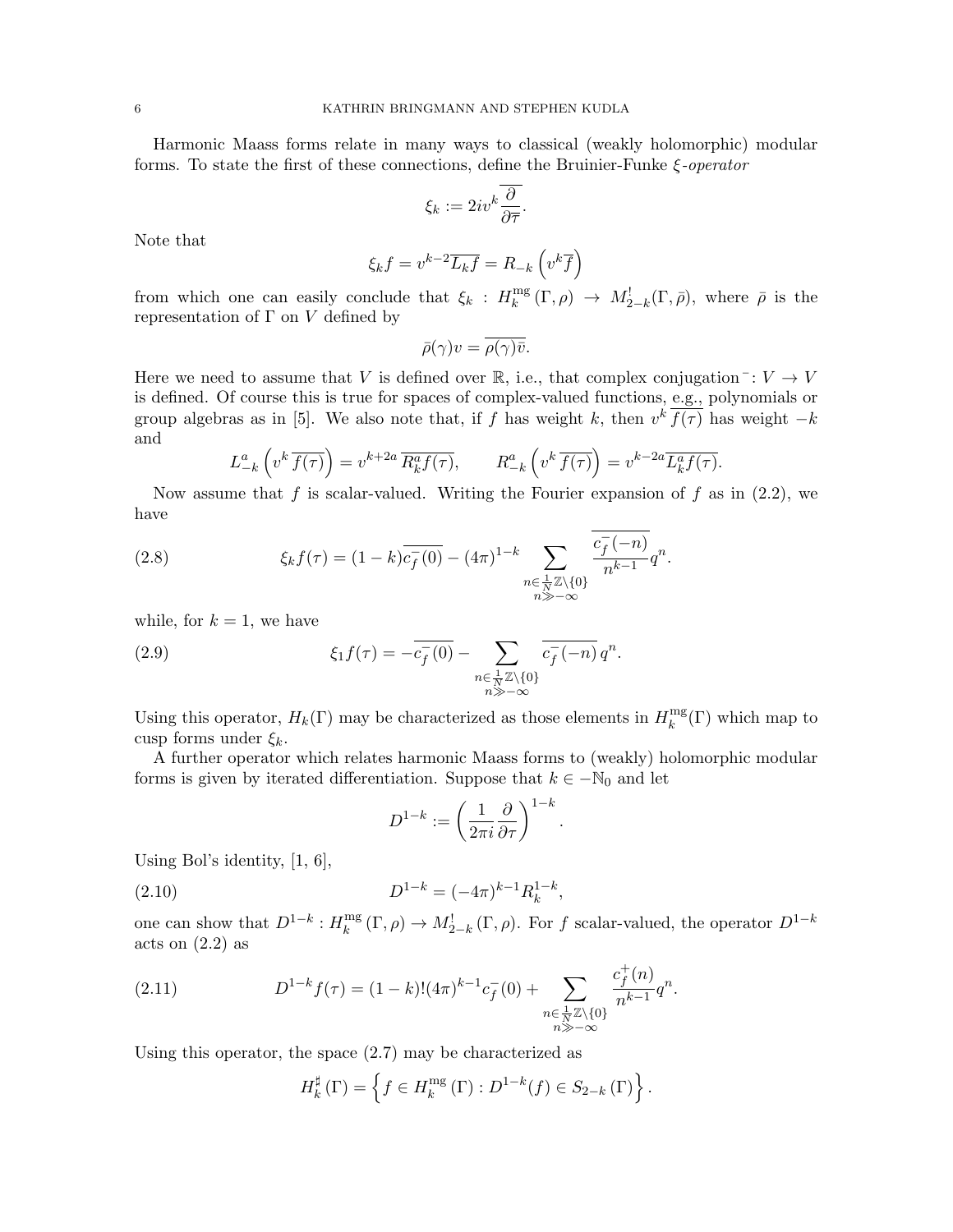Finally, we also require an operator, which "flips" the two spaces  $H_k(\Gamma)$  and  $H_k^{\sharp}$  $_{k}^{\sharp}(\Gamma)$ . To be more precise, define for  $f \in H_k^{\text{mg}}$  $\int_k^{\text{mg}}(\Gamma)$  the *flip of f* 

$$
\mathfrak{F}_k := \frac{v^{-k}}{(-k)!} \overline{R_k^{-k}}.
$$

The flipping operator  $\mathfrak{F}_k$  satisfies

(2.12) 
$$
\mathfrak{F}_k: H_k(\Gamma) \to H_k^{\sharp}(\Gamma), H_k^{\sharp}(\Gamma) \to H_k(\Gamma),
$$

$$
\mathfrak{F}_k \circ \mathfrak{F}_k(f) = f.
$$

Moreover we have

(2.13) 
$$
\xi_k \circ \mathfrak{F}_k = -\frac{(-4\pi)^{1-k}}{(-k)!} D^{1-k},
$$

(2.14) 
$$
D^{1-k} \circ \mathfrak{F}_k = \frac{(-k)!}{(4\pi)^{1-k}} \xi_k.
$$

Natural harmonic Maass forms can be given via Poincaré series. For simplicity, we restrict to scalar-valued forms. We now describe the general construction. Let

$$
\mathbb{P}_k(\varphi;\tau):=\sum_{\gamma=\left(\begin{smallmatrix}a&b\\c&d\end{smallmatrix}\right)\in\Gamma_\infty\backslash\mathrm{SL}_2(\mathbb{Z})}\varphi\Big|_k\gamma(\tau),
$$

where  $\Gamma_{\infty} := \{ \pm (\begin{smallmatrix} 1 & n \\ 0 & 1 \end{smallmatrix}) : n \in \mathbb{Z} \}, |_{k}$  is the usual weight k slash operator and  $\varphi : \mathbb{H} \to \mathbb{C}$ satisfies

$$
\varphi(\tau) = O(v^{2-k+\varepsilon}) \qquad (\varepsilon > 0).
$$

For  $k < 0$ , let

$$
F_{k,m}(\tau) := \mathbb{P}_k(\varphi_{k,m}),
$$

with  $(e(u) := e^{2\pi i u})$ 

$$
\varphi_{k,m}(\tau) := \frac{(-\operatorname{sgn}(m))^{1-k}}{(1-k)!} \left(4\pi |m|v\right)^{-\frac{k}{2}} M_{\operatorname{sgn}(m)\frac{k}{2},\frac{1-k}{2}}\left(4\pi |m|v\right) e(mu)
$$

with  $M_{\mu,\nu}$  the M-Whittaker function. These functions give rise to harmonic Maass forms (see e.g. [4, 18]). To be more precise, for  $m > 0$ , we have

$$
F_{k,m} \in H_k, \quad F_{k,-m} \in H_k^{\sharp}.
$$

3. THE  $(g, K)$ -MODULE DEFINED BY  $f$ .

As usual, for  $g \in G = SL_2(\mathbb{R})$  and  $f \in H_k^{\text{mg}}$  $k^{\text{mg}}(\Gamma, \rho)$ , we let

(3.1) 
$$
\tilde{f}(g) := j(g, i)^{-k} f(g(i)),
$$

so that  $\tilde{f}:G\to V$  satisfies

(3.2) 
$$
\tilde{f}(\gamma g) = \rho(\gamma)\tilde{f}(g)
$$
 for all  $\gamma \in \Gamma$ ,  
(3.3)  $\tilde{f}(gk_{\theta}) = e^{ik\theta} \tilde{f}(g)$  for all  $k_{\theta} := \begin{pmatrix} \cos(\theta) & \sin(\theta) \\ -\sin(\theta) & \cos(\theta) \end{pmatrix} \in K = SO(2),$ 

and the growth condition

(3.4) 
$$
\tilde{f}(g) = O(e^{Bv}), \qquad g(i) = u + iv,
$$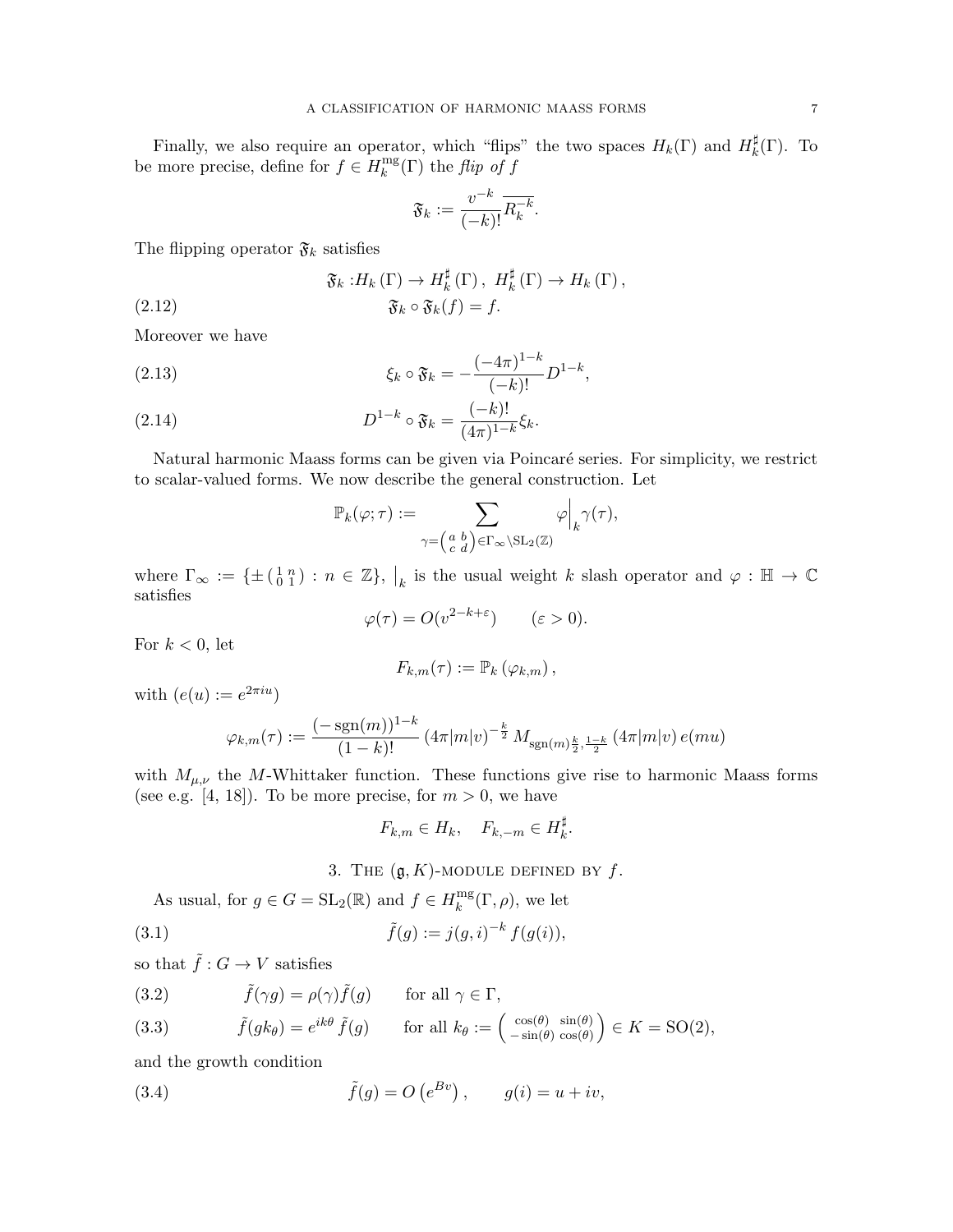for a constant  $B > 0$ , uniformly in u, as  $v \to \infty$ . Again, similar conditions hold at all cusps of Γ. As a good reference for this construction as well as the calculations to follow is [25], see also Chapter 1 of [26].

Let

$$
H := i \begin{pmatrix} 0 & -1 \\ 1 & 0 \end{pmatrix}, \qquad X_+ := \frac{1}{2} \begin{pmatrix} 1 & i \\ i & -1 \end{pmatrix}, \qquad X_- := \frac{1}{2} \begin{pmatrix} 1 & -i \\ -i & -1 \end{pmatrix},
$$

be the standard basis for the complexified Lie algebra g of G. Note that H spans  $\mathfrak{k}$ , the complexified Lie algebra of K, and that condition  $(3.3)$  on f is equivalent to the condition  $H\tilde{f} = k\tilde{f}$ . Recall that, if  $\tilde{f}$  is the lift of f to G, then  $X_+\tilde{f}$  is the lift of  $R_kf$  and  $X_-\tilde{f}$  is the lift of  $L_k f$ , where  $L_k$  and  $R_k$  are defined in (1.1) and (1.2), respectively.

The Casimir operator is the element of the universal enveloping algebra  $U(\mathfrak{g})$  of  $\mathfrak{g}$  defined by

$$
(3.5) \quad C := H^2 + 2X_+X_- + 2X_-X_+ = (H-1)^2 + 4X_+X_- - 1 = (H+1)^2 + 4X_-X_+ - 1.
$$

Note that C spans the center of  $U(\mathfrak{g})$  and acts by a scalar in any irreducible  $(\mathfrak{g}, K)$ -module. Using the second expression for C, it is immediate that the condition  $\Delta_k f = 0$  is equivalent to

(3.6) 
$$
C\tilde{f} = ((k-1)^2 - 1)\tilde{f}.
$$

Note that, for  $k \in -\mathbb{N}_0$ , the flipping operator lifts to

$$
\widetilde{\mathfrak{F}_{k}f}=\frac{1}{(-k)!}\,\overline{X_{+}^{-k}\tilde{f}},
$$

and the identity (2.12) amounts to

$$
X_{-}^{-k} X_{+}^{-k} \tilde{f} = (-k)!^{2} \tilde{f}.
$$

Let  $A(G, V)$  be the space of all K-finite<sup>4</sup>,  $C^{\infty}$ -functions on G, which are valued in V, and let  $A(G, V; \Gamma)$  be the subspace such that (3.2) holds. Note that this subspace is a  $(g, K)$ submodule. For a harmonic Maass form f of weight k, the corresponding function  $\tilde{f}$  on G lies in  $A(G, V; \Gamma)$  and satisfies conditions (3.3) and (3.6), as well as the growth condition (3.4), which we do not use for the moment. We want to describe the  $(\mathfrak{g}, K)$ -submodule  $M(\tilde{f})$ of  $A(G, V)$  generated by f.

For  $j = k \pm 2r \in k + 2\mathbb{Z}, r \in \mathbb{N}_0$ , let

$$
\tilde{f}_j := X_\pm^r \tilde{f}.
$$

The following fact is classically well-known.

**Proposition 3.1.** The  $(\mathfrak{g}, K)$ -submodule  $M(\tilde{f})$  of  $A(G, V)$  generated by  $\tilde{f} = \tilde{f}_k$  is spanned by the  $\tilde{f}_j$ . Moreover, for  $r \in \mathbb{N}$ ,

(3.8) 
$$
X_{-} \tilde{f}_{k+2r} = r(1 - k - r) \tilde{f}_{k+2(r-1)}, \text{ and}
$$

$$
X_{+} \tilde{f}_{k-2r} = -(r-1)(r-k) \tilde{f}_{k-2(r-1)}.
$$

In particular, the following vanishing always occurs:

(3.9) 
$$
X_{+} \tilde{f}_{k-2} = 0,
$$

$$
X_{-} \tilde{f}_{2-k} = 0 \qquad \text{if } k < 1 \quad \text{(so that } r = 1 - k > 0 \text{ in (3.7))},
$$

$$
X_{+} \tilde{f}_{-k} = 0 \qquad \text{if } k > 0 \quad \text{(so that } r = k > 0 \text{ in (3.7))}.
$$

<sup>&</sup>lt;sup>4</sup>A function in this space is a finite linear combination of functions satisfying (3.3) for various weights k.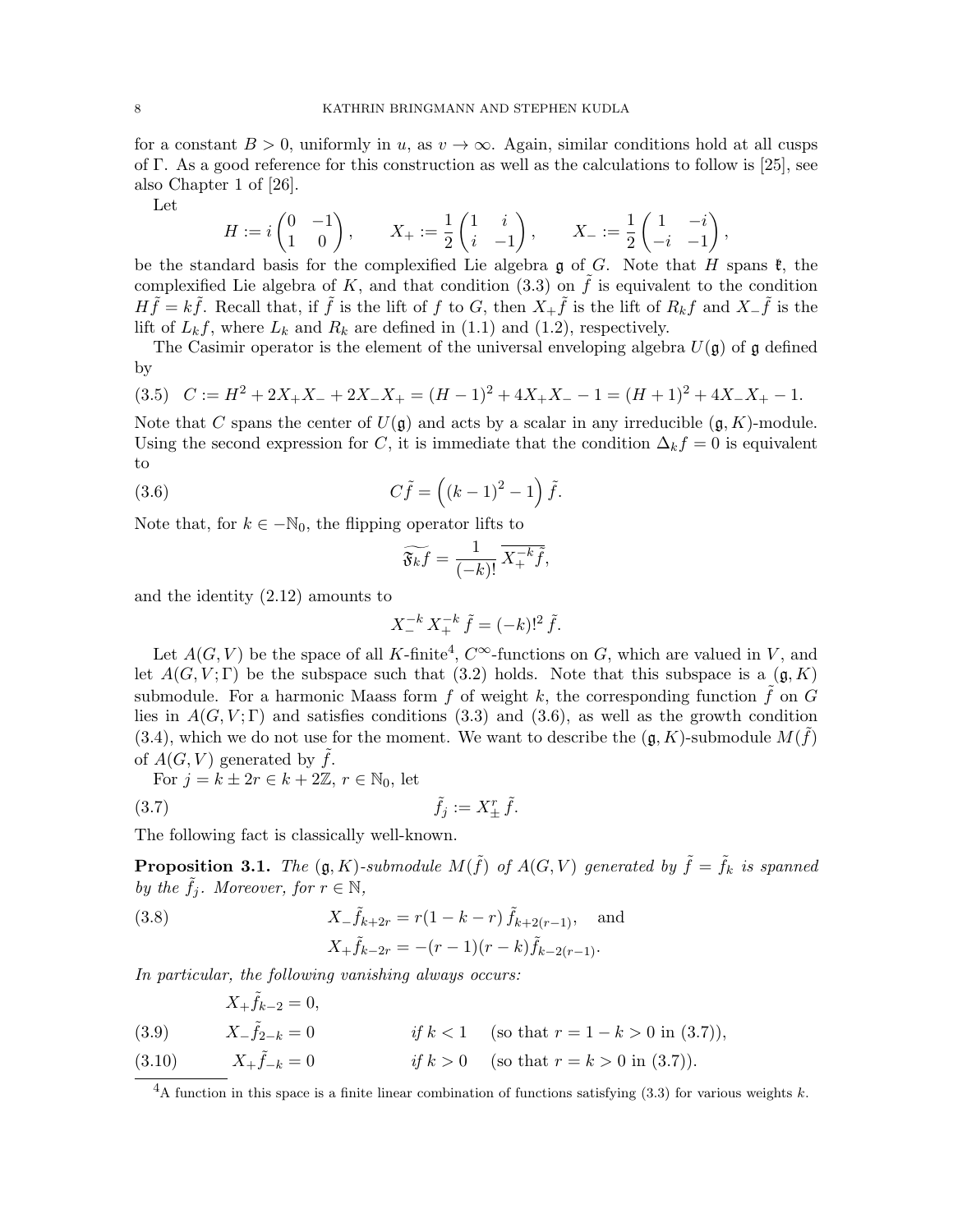*Proof.* For convenience, we set  $\nu = 1 - k$ . By (3.5), we have

$$
4X_{+}X_{-} = C - (H - 1)^{2} + 1,
$$
  

$$
4X_{-}X_{+} = C - (H + 1)^{2} + 1,
$$

and hence, recalling that  $C$  is in the center of the enveloping algebra,

(3.11) 
$$
4X_{+}X_{-}\tilde{f}_j = ((\nu^2 - 1) - (j - 1)^2 + 1)\tilde{f}_j,
$$

(3.12) 
$$
4X_{-}X_{+}\tilde{f}_{j-2} = ((\nu^2 - 1) - (j - 1)^2 + 1)\tilde{f}_{j-2}.
$$

Now for  $j = k + 2r > k$ , the second equation gives us

$$
X_{-} \tilde{f}_{j} = \frac{1}{4} \left( (\nu^{2} - 1) - (2r - \nu)^{2} + 1 \right) \tilde{f}_{j-2}, \quad \text{i.e.,} \quad X_{-} \tilde{f}_{k+2r} = r(\nu - r) \tilde{f}_{k+2(r-1)}.
$$

Similarly, for  $r > 0$ , the first equation yields

$$
X_{+}\tilde{f}_{k-2r} = -(r-1)(\nu + r - 1)\tilde{f}_{k-2(r-1)}.
$$

Remark 4. Note that it is precisely the harmonicity condition (3.6) which yields the relations (3.11) and (3.12). These imply that the K-types in  $M(\tilde{f})$  have multiplicity 1, a fact which is crucial to our determination of this module. If condition (3.6) is relaxed, higher multiplicities and more complicated things can occur as shown by some examples in Section 7.

Remark 5. It is useful to note that for  $k < 1$  and  $\nu = 1 - k$ , the vanishing  $X - \tilde{f}_{2-k} = 0$  in  $(3.9)$  implies that, for a holomorphic form  $f$ ,

(3.13) 
$$
R_k^{\nu} f(\tau) = \left(2i \frac{\partial}{\partial \tau}\right)^{\nu} f(\tau),
$$

i.e., Bol's identity (2.10).

# 4. SOME STANDARD  $(g, K)$  MODULES

Before continuing our analysis, we review the structure of the reducible principal series representations of G. This provides the irreducible  $(g, K)$ -modules from which  $M(f)$  is built. A nice reference for this material is Chapter 1 of [26]. Here we use the notation

$$
m(a) := \begin{pmatrix} a & 0 \\ 0 & a^{-1} \end{pmatrix}, \quad n(b) := \begin{pmatrix} 1 & b \\ 0 & 1 \end{pmatrix}, \text{ and } k_{\theta} = \begin{pmatrix} \cos(\theta) & \sin(\theta) \\ -\sin(\theta) & \cos(\theta) \end{pmatrix}.
$$

For  $\varepsilon \in \{0,1\}$  and  $\nu \in \mathbb{C}$ , let  $I^{\text{sm}}(\varepsilon,\nu)$ , be the principal series representation of G given by right multiplication on the space of smooth functions<sup>5</sup>  $\phi$  such that

$$
\phi(n(b)m(a)g) = \operatorname{sgn}(a)^{\varepsilon} |a|^{\nu+1} \phi(g).
$$

Let  $I(\varepsilon,\nu)$  be the corresponding  $(\mathfrak{g},K)$ -module of K-finite functions. For  $j \equiv \varepsilon \pmod{2}$ , let  $\phi_j \in I(\varepsilon, \nu)$  be the function such that

$$
\phi_j(k_\theta) = e^{j\theta i}.
$$

These functions give a basis for  $I(\varepsilon, \nu)$ , and and easy calculation shows that

(4.2) 
$$
X_{\pm}\phi_j = \frac{1}{2}(\nu + 1 \pm j)\phi_{j\pm 2}.
$$

 $\Box$ 

<sup>&</sup>lt;sup>5</sup>Hence the superscript 'sm'.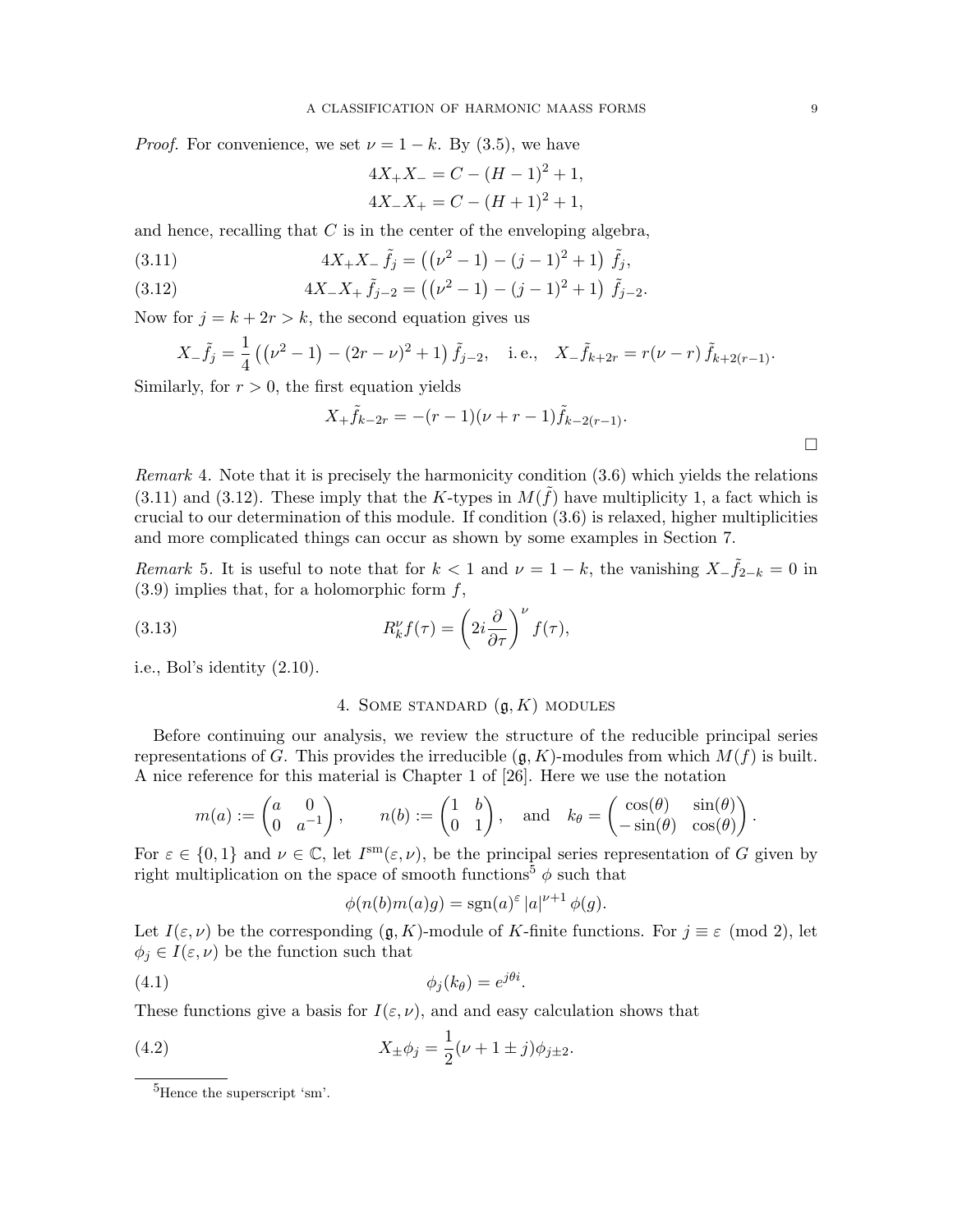From this it is immediate that

(4.3) 
$$
C\phi_j = ((j-1)^2 + (\nu + 1 - j)(\nu + 1 + j - 2) - 1)\phi_j = (\nu^2 - 1)\phi_j.
$$

The  $(\mathfrak{g}, K)$ -module  $I(\varepsilon, \nu)$  is irreducible unless  $\nu$  is an integer and  $\nu -1 \equiv \varepsilon \pmod{2}$ . In that case,  $I(\varepsilon,\nu)$  is not irreducible and  $\nu$  determines  $\varepsilon$ , so we write simply  $I(\nu) = I(\varepsilon,\nu)$ . The structure of  $I(\nu)$  is well-known and can easily be derived from (4.2).

(1) If  $\nu > 0$ , then there are two irreducible submodules, the holomorphic (resp. antiholomorphic) discrete series representation

$$
DS^{+}(\nu) = [\phi_{\nu+1}, \phi_{\nu+3}, \dots], \qquad (\text{resp. } DS^{-}(\nu) = [\dots, \phi_{-\nu-3}, \phi_{-\nu-1}])
$$

with lowest (resp. highest) weight k (resp.  $-k$ ), and a unique irreducible quotient

(4.4) 
$$
FD(\nu) = [\phi_{-\nu+1}, \dots, \phi_{\nu-1}] \pmod{DS^{+}(\nu) \oplus DS^{-}(\nu)}
$$

so that there is an exact sequence

$$
0 \longrightarrow DS^{+}(\nu) \oplus DS^{-}(\nu) \longrightarrow I(\nu) \longrightarrow FD(\nu) \longrightarrow 0.
$$

In particular,  $FD(\nu)$  is the finite dimensional representation of G of dimension  $\nu$ . (2) If  $\nu < 0$ , then there is a unique irreducible submodule

$$
FD(-\nu) = [\phi_{\nu+1}, \dots, \phi_{-\nu-1}],
$$

and two irreducible quotients,  $DS^{\pm}(-\nu)$ , and so an exact sequence

$$
0 \longrightarrow \text{FD}(-\nu) \longrightarrow I(\mu) \longrightarrow \text{DS}^+(-\nu) \oplus \text{DS}^-(-\nu) \longrightarrow 0.
$$

(3) If  $\nu = 0$ , there are two irreducible summands, the limits of discrete series

$$
LDS^{+}(0) = [\phi_1, \phi_3, \dots] \quad \text{and} \quad LDS^{-}(0) = [\dots, \phi_{-3}, \phi_{-1}],
$$

with lowest (resp. highest) weight 1 (resp.  $-1$ ).

In each of the cases, we have, with  $k = 1 - \nu$ ,

$$
X_{+}^{r} \phi_{k} = r! \phi_{k+2r}
$$
, and  $X_{-}^{r} \phi_{k} = \nu(\nu+1)(\nu+2) \cdots (\nu+r-1) \phi_{k-2r}$ ,

and, an easy calculation gives

$$
X_{-}X_{+}^{r}\phi_{k} = r(\nu - r)X_{+}^{r-1}\phi_{k}, \text{ and } X_{+}X_{-}^{r}\phi_{k} = -(r-1)(\nu + r - 1)X_{-}^{r-1}\phi_{k}.
$$

# 5. A Classification

Now returning to the subspace  $M(\tilde{f})$  of  $A(G, V)$  generated by  $\tilde{f} = \tilde{f}_k$ , we distinguish the three cases  $k < 1$ ,  $k = 1$ , and  $k > 1$ . The transition equations  $(3.8)$ – $(3.10)$  then show when it is possible to move up and down among the  $\tilde{f}_i$ 's and hence reveal the possible module structures for  $M(\tilde{f})$  as an abstract  $(\mathfrak{g}, K)$ -module. It turns out that there are 9 cases. Recall that  $\nu = 1 - k$ .

#### Theorem 5.2.

**I.** Suppose that  $k < 1$ , so that  $\nu > 0$ . Then the structure of  $M(\tilde{f})$  is determined by the functions  $\tilde{f}_{k-2}$  and  $\tilde{f}_{k+2\nu} = \tilde{f}_{2-k}$ . More precisely,  $M(\tilde{f})$  is isomorphic to

- (a) FD( $\nu$ ) if  $\tilde{f}_{k-2} = 0$  and  $\tilde{f}_{k+2\nu} = 0$ ,
- (b)  $I(\nu)/DS^{-}(\nu)$  if  $\tilde{f}_{k-2} = 0$  and  $\tilde{f}_{k+2\nu} \neq 0$ , so that there is an exact sequence

$$
0 \longrightarrow DS^{+}(\nu) \longrightarrow M(\tilde{f}) \longrightarrow FD(\nu) \longrightarrow 0,
$$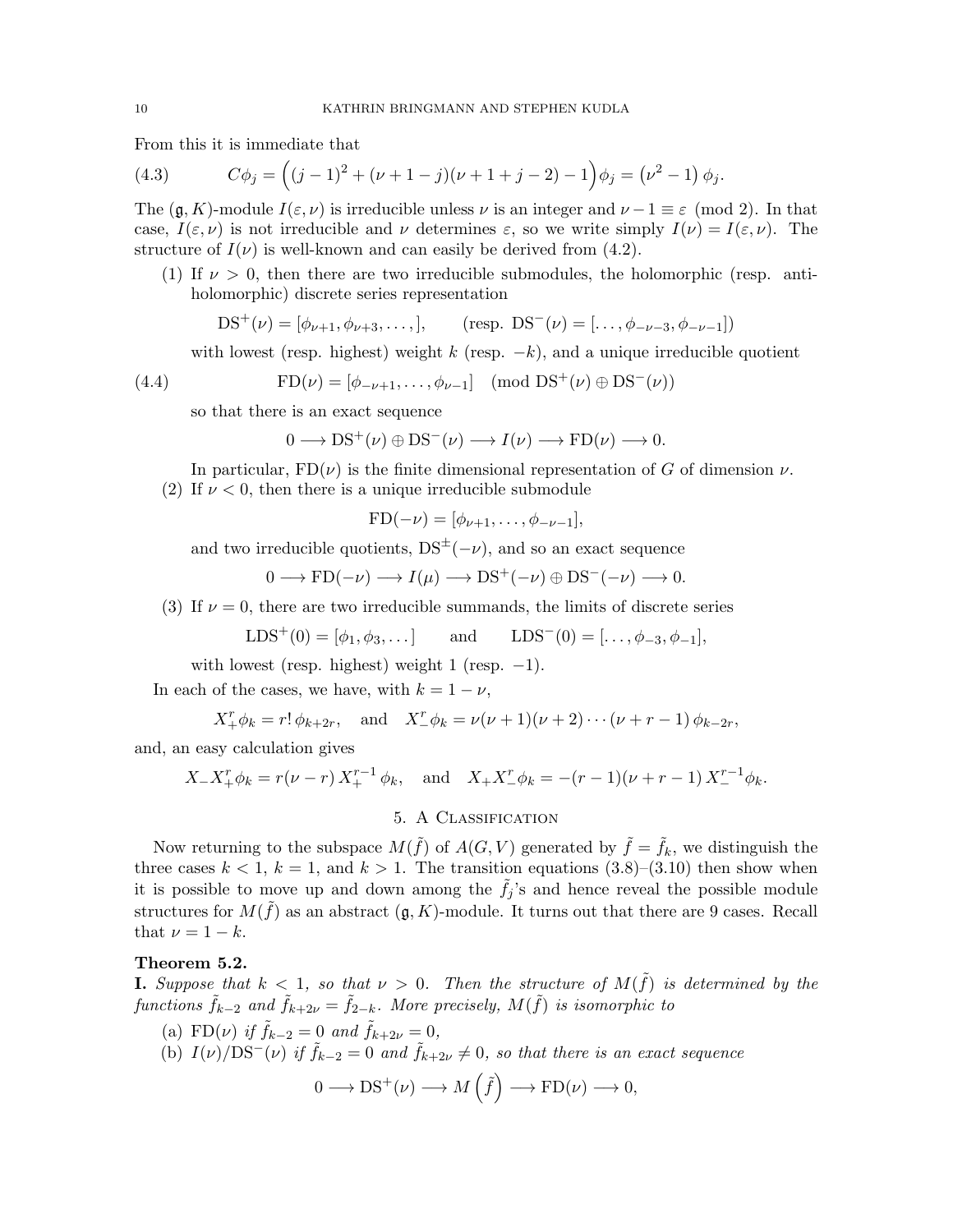(c) 
$$
I(\nu)/DS^+(\nu)
$$
 if  $\tilde{f}_{k-2} \neq 0$  and  $\tilde{f}_{k+2\nu} = 0$ , so that there is an exact sequence  

$$
0 \longrightarrow DS^-(\nu) \longrightarrow M(\tilde{f}) \longrightarrow FD(\nu) \longrightarrow 0,
$$

(d)  $I(\nu)$  if  $\tilde{f}_{k-2} \neq 0$  and  $\tilde{f}_{k+2\nu} \neq 0$ , so that there is an exact sequence

$$
0 \longrightarrow DS^{+}(\nu) \oplus DS^{-}(\nu) \longrightarrow M(\tilde{f}) \longrightarrow FD(\nu) \longrightarrow 0.
$$

Moreover, the sequences in cases (b), (c), and (d) are not split.

- II. Suppose that  $k = 1$  so that  $\nu = 0$ .
- (a) If  $\tilde{f}_{-1} = 0$ , then  $M(\tilde{f}) \simeq \text{LDS}^+(0)$ .
- (b) If  $\tilde{f}_{-1} \neq 0$ , then there is a non-split extension

$$
0 \longrightarrow \text{LDS}^{-}(0) \longrightarrow M\left(\tilde{f}\right) \longrightarrow \text{LDS}^{+}(0) \longrightarrow 0.
$$

**III.** Suppose that  $k > 1$  so that  $\nu < 0$ . Then the structure of  $M(\tilde{f})$  is determined by the functions  $f_{k-2}$  and  $\tilde{f}_{-k}$ .

- (a) If  $\tilde{f}_{k-2} = 0$ , then  $M(\tilde{f}) \simeq \text{DS}^+(-\nu)$ .
- (b) If  $\tilde{f}_{k-2} \neq 0$  and  $\tilde{f}_{-k} = 0$ , then there is a non-split extension

$$
0 \longrightarrow \text{FD}(-\nu) \longrightarrow M\left(\tilde{f}\right) \longrightarrow \text{DS}^+(-\nu) \longrightarrow 0
$$

so that  $M(\tilde{f})$  is isomorphic to the submodule of  $I(\nu)$  generated by  $\phi_k$ .

(c) If  $\tilde{f}_{k-2} \neq 0$  and  $\tilde{f}_{-k} \neq 0$ , then there is a (socle) composition series of length 3,

$$
F^2M\left(\tilde{f}\right)\subset F^1M\left(\tilde{f}\right)\subset M\left(\tilde{f}\right),\,
$$

with  $F^2M(\tilde{f}) \simeq \text{DS}^-(-\nu)$ ,  $F^1M(\tilde{f})/F^2M(\tilde{f}) \simeq \text{FD}(-\nu)$ , and  $M(\tilde{f})/F^1M(\tilde{f}) \simeq$  $DS^+(-\nu)$ .

Theorem 5.2 immediately implies

**Corollary 5.3.** (i) If  $k < 1$ , i.e., in cases  $I(a)-(d)$ ,  $M(f)$  is isomorphic to a quotient of  $I(\nu)$ .

- (ii) In cases III(a) and III(b), where  $k > 1$ , and in case II(a), where  $k = 1$ ,  $M(\tilde{f})$  is *isomorphic to a subquotient of*  $I(\nu)$ .
- (iii) In cases III(c), where  $k > 1$ , and II(b), where  $k = 1$ ,  $M(\tilde{f})$  is not isomorphic to a subquotient of  $I(\nu)$ .

Remark 6. For convenience, we summarize what the various cases amount to in classical language. Suppose that f is a harmonic Maass form of weight k, and, for  $r \in \mathbb{N}_0$ , set  $f_{k+2r} := R_k^r f$  (resp.  $f_{k-2r} := L_k^r f$ ) for the image of f under the r-fold application of the raising (resp. lowering) operator.

- **I.** Here  $k < 1$ . The subcases correspond to the following:
	- (a)  $L_k f = f_{k-2} = 0$  and  $R_k^{1-k}$  $\int_{k}^{1-k} f = f_{2-k} = 0,$
	- (b)  $L_k f = f_{k-2} = 0$  and  $R_k^{1-k}$  $\frac{1-k}{k}f = f_{2-k} \neq 0,$
	- (c)  $L_k f = f_{k-2} \neq 0$  and  $R_k^{1-k}$  $\int_{k}^{1-k} f = f_{2-k} = 0,$
	- (d)  $L_k f = f_{k-2} \neq 0$  and  $R_k^{1-k}$  $k^{1-k} f = f_{k+2\nu} \neq 0.$
- II. Here  $k = 1$ . The subcases correspond to the following:
	- (a)  $L_1 f = 0$ , i.e., f is a weakly holomorphic modular form of weight 1,
		- (b)  $L_1 f \neq 0$ , i.e.,  $\xi_1 f$  is a weakly holomorphic modular form of weight 1.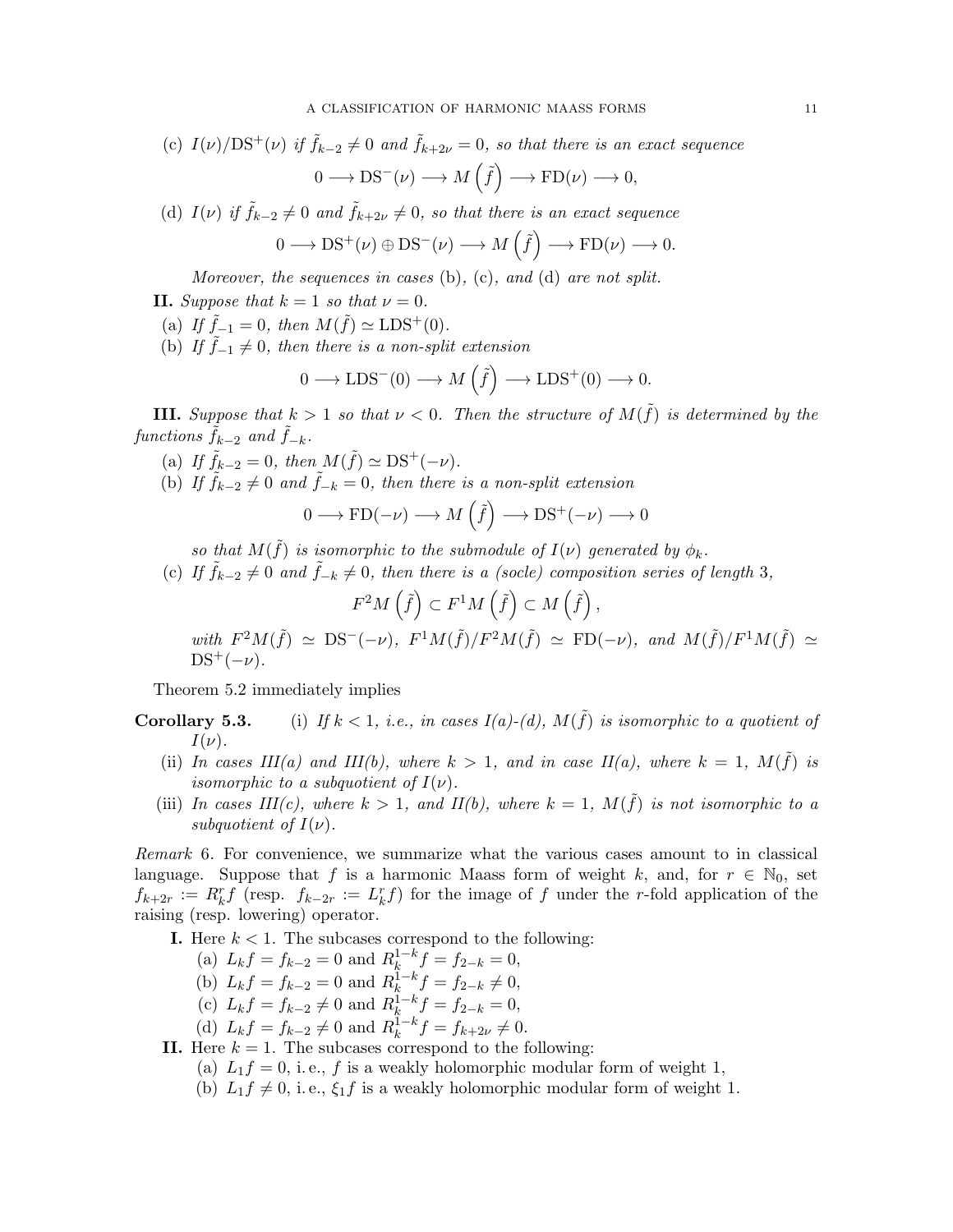**III.** Here  $k > 1$ . The subcases correspond to the following:

- (a)  $L_k f = f_{k-2} = 0$ , i.e., f is a weakly holomorphic modular form of weight k,
- (b)  $L_k f = f_{k-2} \neq 0$  and  $L_k^k f = f_{-k} = 0$ . i.e.,  $L_k^{k-1}$  $k^{k-1} f$  is holomorphic of weight  $2-k$ , (c)  $L_k f = f_{k-2} \neq 0$  and  $L_k^k f = f_{-k} \neq 0$ .

Of course, the cases listed in the theorem are simply possibilities. Our goal is to determine which of them can actually arise as subspaces of  $A(G, V; \Gamma)$  and for which  $(\rho, V)$ . Of course, the cases I(a) and II(a), where  $k \in \mathbb{N}$ , arise as irreducible submodules  $M(\tilde{f})$  generated by the lifts to  $G$  of holomorphic cusp forms of weight  $k$ . On the other hand, all other cases involve non-split extensions and hence cannot occur as subspaces of  $L^2(\Gamma \backslash G)$ . In fact, we show the following:

# **Theorem 5.4.** All possible cases enumerated in Theorem 5.2 arise as  $M(\tilde{f})$ 's.

Remark 7. This result is proved in Section 6 by explicit construction. It is shown there, that certain cases can only occur for  $(\rho, V)$  with  $\dim(V) > 1$ .

### 6. Examples

In this section, we provide examples for each of the possibilities for  $M(\tilde{f})$  listed in Theorem 5.2.

6.1. **Case I:**  $k < 1$ .

6.1.1. Case  $I(a)$ . In this case, we want an automorphic realization of the finite-dimensional representation FD( $\nu$ ) of dimension  $\nu$ . For  $k = 0$  and  $\nu = 1$  the constant function gives a trivial example for the one-dimensional space  $M(\tilde{f}) = FD(1)$ . Moreover, as remarked by Schulze-Pillot [21], this is the only possibility of a finite-dimensional  $M(\tilde{f})$  if the representation  $(\rho, V)$ is a character, i.e., for scalar-valued modular forms. For convenience of the reader, we provide a proof of this statement, which follows the approach of Schulze-Pillot.

**Lemma 6.5.** Suppose that  $k \leq 0$  and that  $f \in H_k^{\text{mg}}$  $\mathbb{R}^{\text{mg}}(\Gamma)$  is a scalar-valued harmonic Maass form with  $M(\tilde{f}) = FD(\nu)$ . Then f is a constant and  $\nu = 1$ .

*Proof.* The condition  $L_k f = 0$  implies that f is holomorphic. Then the condition  $D^{\nu} f =$ 0 implies that f is a polynomial. Since f is invariant under  $\tau \mapsto \tau + 1/N$ , f must be constant.

For vector-valued forms, each  $FD(\nu)$  can occur, as shown by the following elementary construction, cf. [25]. For  $k \in -\mathbb{N}_0$ , let  $m = -k$  and let  $\mathcal{P}_m$  be the space of polynomials of degree at most m in the variable X. The group  $SL_2(\mathbb{R})$  acts of  $\mathcal{P}_m$  via  $(\gamma := \begin{pmatrix} a & b \\ c & d \end{pmatrix})$ 

(6.1) 
$$
\rho_m(\gamma)p(X) = (-cX + a)^m p\left(\frac{dX - b}{-cX + a}\right).
$$

We abbreviate  $\rho := \rho_m$ . Following [25], for an integer r with  $0 \le r \le m$ , define the function  $e_{r,m-r} : \mathbb{H} \to \mathcal{P}_m$  by

$$
e_{r,m-r}(\tau)(X) := \frac{(-1)^{m-r}}{r!} v^{r-m} \det \begin{pmatrix} X & \tau \\ 1 & 1 \end{pmatrix}^r \det \begin{pmatrix} X & \overline{\tau} \\ 1 & 1 \end{pmatrix}^{m-r} = \frac{(-1)^{m-r}}{r!} v^{r-m} (X - \tau)^r (X - \overline{\tau})^{m-r}.
$$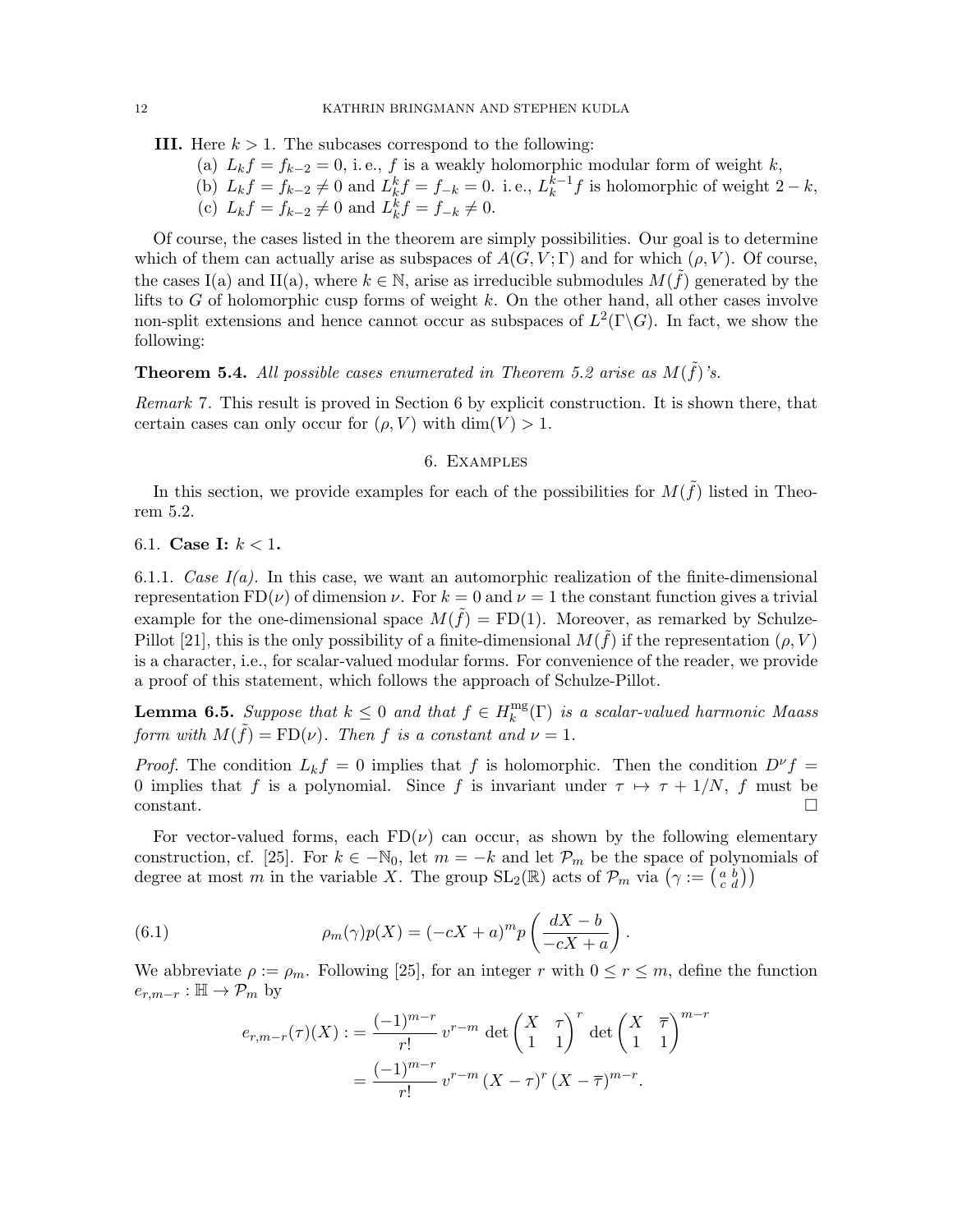Then, for any  $\gamma \in SL_2(\mathbb{R}),$ 

(6.2) 
$$
e_{r,m-r}(\gamma \tau) = (c\tau + d)^{m-2r} \rho(\gamma) e_{r,m-r}(\tau),
$$

so that  $e_{r,m-r}$  has weight  $m-2r$ . The holomorphic function  $e_{m,0}$  is a harmonic Maass form of weight  $-m$  and type  $\rho_m$ . The corresponding functions  $\tilde{e}_{r,m-r}$  on G are given by

$$
\tilde{e}_{r,m-r}(g)(X) = \frac{(-1)^{m-r}}{r!} j(g,i)^r j(g,-i)^{m-r} \det \begin{pmatrix} X & g(i) \\ 1 & 1 \end{pmatrix}^r \det \begin{pmatrix} X & g(-i) \\ 1 & 1 \end{pmatrix}^{m-r}
$$

Let

$$
\phi(g) := \det \left( \begin{pmatrix} X \\ 1 \end{pmatrix}, g \begin{pmatrix} \pm i \\ 1 \end{pmatrix} \right)^r.
$$

If  $A \in \mathfrak{g}_0$ , the real Lie algebra of G, then

$$
A\phi(g) = r \det\left(\begin{pmatrix} X \\ 1 \end{pmatrix}, g\begin{pmatrix} \pm i \\ 1 \end{pmatrix}\right)^{r-1} \det\left(\begin{pmatrix} X \\ 1 \end{pmatrix}, A\begin{pmatrix} \pm i \\ 1 \end{pmatrix}\right),
$$

and the same formula holds for  $A \in \mathfrak{g}$ , the complexification of  $\mathfrak{g}_0$ , by linearity. In particular, since

$$
X^+\begin{pmatrix}i\\1\end{pmatrix} = -\begin{pmatrix}-i\\1\end{pmatrix}, \text{ and } X^+\begin{pmatrix}-i\\1\end{pmatrix} = 0,
$$

we see that

$$
X_{+}\tilde{e}_{r,m-r} = \tilde{e}_{r-1,m-r+1}, \qquad X_{+}\tilde{e}_{0,m} = 0, \quad \text{and}
$$
  

$$
X_{-}\tilde{e}_{r,m-r} = (r+1)(m-r)\tilde{e}_{r+1,m-r-1}, \qquad X_{-}\tilde{e}_{m,0} = 0.
$$

The classical functions  $e_{r,m-r}$  behave in the same way under raising and lowering as the  $\tilde{e}_{r,m-r}$  behave under  $X^{\pm}$ , viz

$$
L_{m-2r} e_{r,m-r} = (r+1) (m-r) e_{r+1,m-r-1}, \qquad R_{m-2r} e_{r,m-r} = e_{r-1,m-r+1}.
$$

In particular,

$$
L_{-m}e_{m,0}=0, \qquad R_{m}e_{0,m}=0.
$$

These formulas are easily checked by a classical calculation as well. In this way, we obtain a realization of  $FD(\nu)$  in the space  $A(G, \mathcal{P}_m; \Gamma)$ , where  $m = \nu - 1$  and for any  $\Gamma \subset SL_2(\mathbb{R})$ ; the transformation law under Γ follows from (6.2).

Finally, we note that, under the flipping operator,

$$
\mathfrak{F}_{-m}e_{m,0}=(-1)^m e_{m,0}.
$$

6.1.2. Case  $I(b)$ . Any weakly holomorphic modular form f of weight  $k < 1$  gives an extension of the form

$$
0 \longrightarrow DS^{+}(\nu) \longrightarrow M(\tilde{f}) \longrightarrow FD(\nu) \longrightarrow 0,
$$

where  $\nu = 1 - k$ , as usual. The submodule is generated by  $R_k^{\nu} f$ , which is again holomorphic by either (3.9) or (3.13).

For example, for the form  $f = 1/\Delta$  of weight -12, where  $\Delta$  is the usual cusp form of weight 12 for  $SL_2(\mathbb{Z})$ , we have  $\nu = 13$  and, recalling (3.13),

$$
h = R_{-12}^{13} f = (2i)^{13} f^{(13)}
$$

is a weakly holomorphic form of weight 14. Then the extension is

$$
0 \longrightarrow M\left(\tilde{h}\right) \longrightarrow M\left(\tilde{f}\right) \longrightarrow FD(13) \longrightarrow 0.
$$

.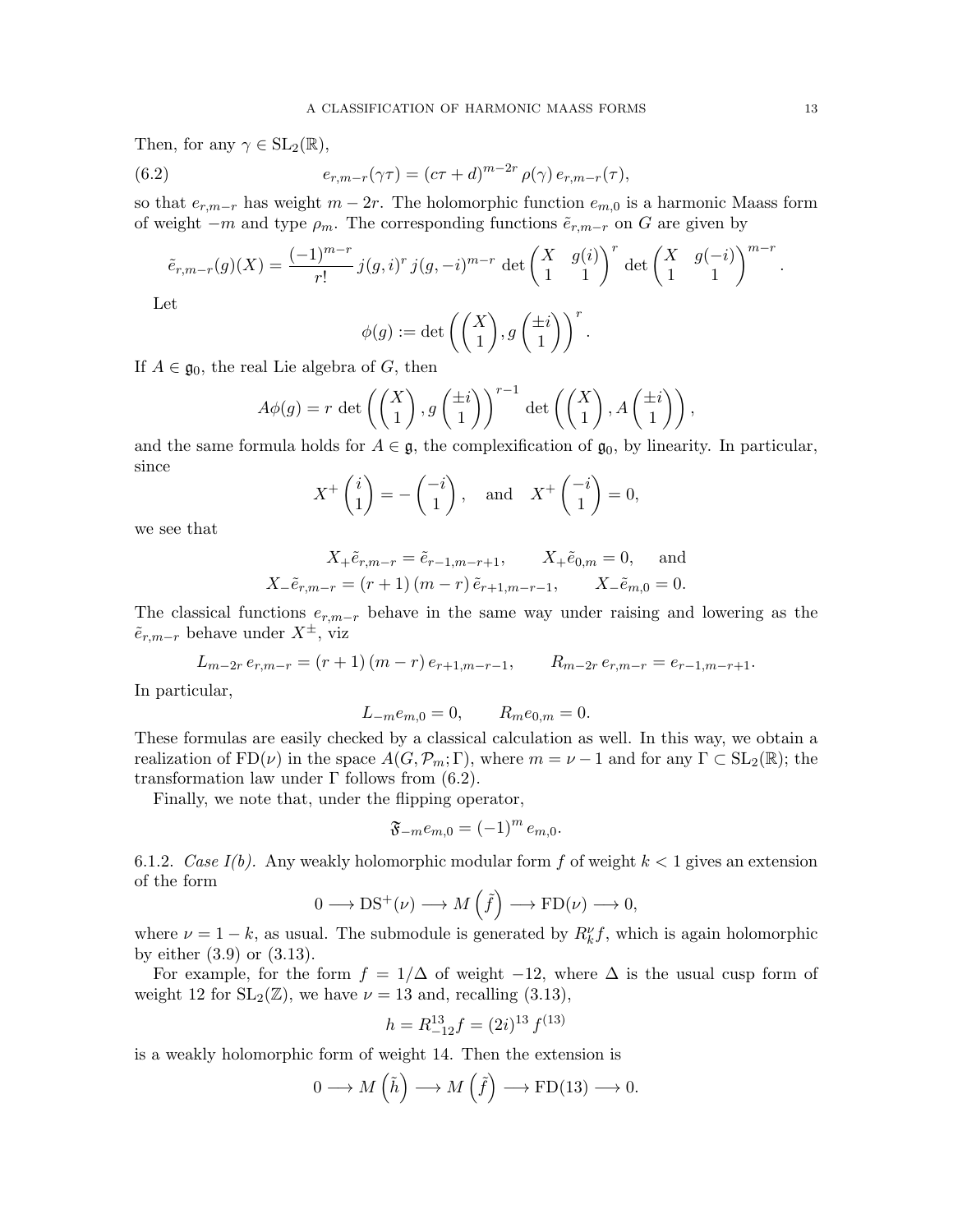As an even simpler example, we can take  $f = j$ , the modular j-invariant, with  $k = 0$  and  $\nu = 1$ . Then we have  $h := R_0 f = 2i j'$  and we get an extension

$$
0 \longrightarrow M\left(\tilde{h}\right) \longrightarrow M\left(\tilde{f}\right) \longrightarrow \mathrm{FD}(1) \longrightarrow 0
$$

with the trivial representation as quotient.

6.1.3. Case  $I(c)$ . Let  $F \in M_k^{\{1\}}\{0\}$  and set  $G := \mathfrak{F}_k F$ . If  $k = 0$ , we assume that F is not a constant. We compute, using (2.13),

$$
\xi_k G = -\frac{(-4\pi)^{1-k}}{(-k)!} D^{1-k} F \neq 0
$$

since  $F \neq 0$  (resp. F is non-constant for  $k = 0$ ). Moreover, by (2.14),

$$
D^{1-k}G = \frac{(-k)!}{(4\pi)^{1-k}} \xi_k F = 0
$$

since  $F \in M_k^!$ . This gives the claim.

These last two cases, say for  $\frac{1}{\Delta}$  and its flip  $\mathfrak{F}_{-12} \frac{1}{\Delta}$  $\frac{1}{\Delta}$ , can be pictured as follows: For case  $I(b)$ 

(6.3) • R−<sup>12</sup> ( ◦ L−<sup>10</sup> h R−<sup>10</sup> ( . . . L−<sup>8</sup> i R<sup>8</sup> ) ◦ R<sup>10</sup> ) L<sup>10</sup> <sup>l</sup> <sup>~</sup> L<sup>12</sup> h R<sup>12</sup> ) R<sup>14</sup> ( ◦ R<sup>16</sup> ( L<sup>16</sup> <sup>i</sup> ◦ L<sup>18</sup> h R<sup>18</sup> \* · · · L<sup>20</sup> h ,

where • indicates  $\frac{1}{\Delta}$ ,  $\circledast$  indicates the form  $R_{-12}^{12} \frac{1}{\Delta}$  $\frac{1}{\Delta}$  of weight 12, and  $\odot$  indicates the weight 14 holomorphic form h. The omitted arrows are zero.

Applying the flip yields the example for case  $I(c)$ :

$$
(6.4) \qquad \qquad \overbrace{\hspace{1.5cm} \sum_{L_{-18}}^{R_{-20}} \circ \underbrace{\hspace{1.5cm} \sum_{L_{-16}}^{R_{-18}} \circ \underbrace{\hspace{1.5cm} \sum_{L_{-14}}^{R_{-16}} \circ \underbrace{\hspace{1.5cm} \sum_{L_{-12}}^{R_{-12}} \circ \underbrace{\hspace{1.5cm} \sum_{L_{-8}}^{R_{-10}} \circ \underbrace{\hspace{1.5cm} \sum_{L_{10}}^{R_8}}_{L_{10}} \circ \underbrace{\hspace{1.5cm} \sum_{L_{12}}^{R_{10}} \circ \underbrace{\hspace{1.5cm} \sum_{L_{12}}^{R_{10}} \circ \underbrace{\hspace{1.5cm} \sum_{L_{12}}^{R_{10}} \circ \underbrace{\hspace{1.5cm} \sum_{L_{12}}^{R_{10}} \circ \underbrace{\hspace{1.5cm} \sum_{L_{12}}^{R_{10}} \circ \underbrace{\hspace{1.5cm} \sum_{L_{12}}^{R_{10}} \circ \underbrace{\hspace{1.5cm} \sum_{L_{12}}^{R_{10}} \circ \underbrace{\hspace{1.5cm} \sum_{L_{12}}^{R_{10}} \circ \underbrace{\hspace{1.5cm} \sum_{L_{12}}^{R_{10}} \circ \underbrace{\hspace{1.5cm} \sum_{L_{12}}^{R_{10}} \circ \underbrace{\hspace{1.5cm} \sum_{L_{12}}^{R_{10}} \circ \underbrace{\hspace{1.5cm} \sum_{L_{12}}^{R_{10}} \circ \underbrace{\hspace{1.5cm} \sum_{L_{12}}^{R_{10}} \circ \underbrace{\hspace{1.5cm} \sum_{L_{12}}^{R_{10}} \circ \underbrace{\hspace{1.5cm} \sum_{L_{12}}^{R_{10}} \circ \underbrace{\hspace{1.5cm} \sum_{L_{12}}^{R_{10}} \circ \underbrace{\hspace{1.5cm} \sum_{L_{12}}^{R_{10}} \circ \underbrace{\hspace{1.5cm} \sum_{L_{12}}^{R_{10}} \circ \underbrace{\hspace{1.5cm} \sum_{L_{12}}^{R_{10}} \circ \underbrace{\hspace{1.5cm} \sum_{L_{12}}^{R_{10}} \circ \underbrace{\hspace{
$$

where  $\bullet$  indicates the form  $v^{12} \frac{1}{\Delta}$  of weight 12,  $\breve{\otimes}$  indicates the harmonic form  $v^{-12} \overline{R^{12}_{-12} \frac{1}{\Delta}} =$  $\mathfrak{F}_{-12} \frac{1}{\Delta}$  $\frac{1}{\Delta}$ , and  $\breve{\odot}$  indicates the weight −14 anti-holomorphic form  $v^{14}\bar{h}$ . Again, the omitted arrows are zero.

Here is should be noted that the location of the harmonic Maass form in the diagram changes under the flip, from  $\bullet$  in (6.3) to  $\check{\otimes}$  in (6.4). This is due to the harmonicity requirement, i.e., that the harmonic Maass form is annihilated by the composition  $R_{r-2} \circ L_k$ .

6.1.4. Case I(d). Here we want to realize a copy of the  $(\mathfrak{g}, K)$ -module  $I(\nu)$  for  $\nu = 1 - k$  and  $k < 1$  in the space of automorphic forms.

The simplest example is given by adding a weakly holomorphic form and its flip. To be more precise, let  $F \in M_k^1 \backslash \{0\}$  and set  $G := F + \mathfrak{F}_k(F)$ . Then, by (2.13) and the fact that  $F \in M_k^!$ 

$$
\xi_k G = -\frac{(-4\pi)^{1-k}}{(-k)!} D^{1-k} F \neq 0.
$$

Moreover, using (2.14) yields

$$
D^{1-k}G = D^{1-k}F \neq 0.
$$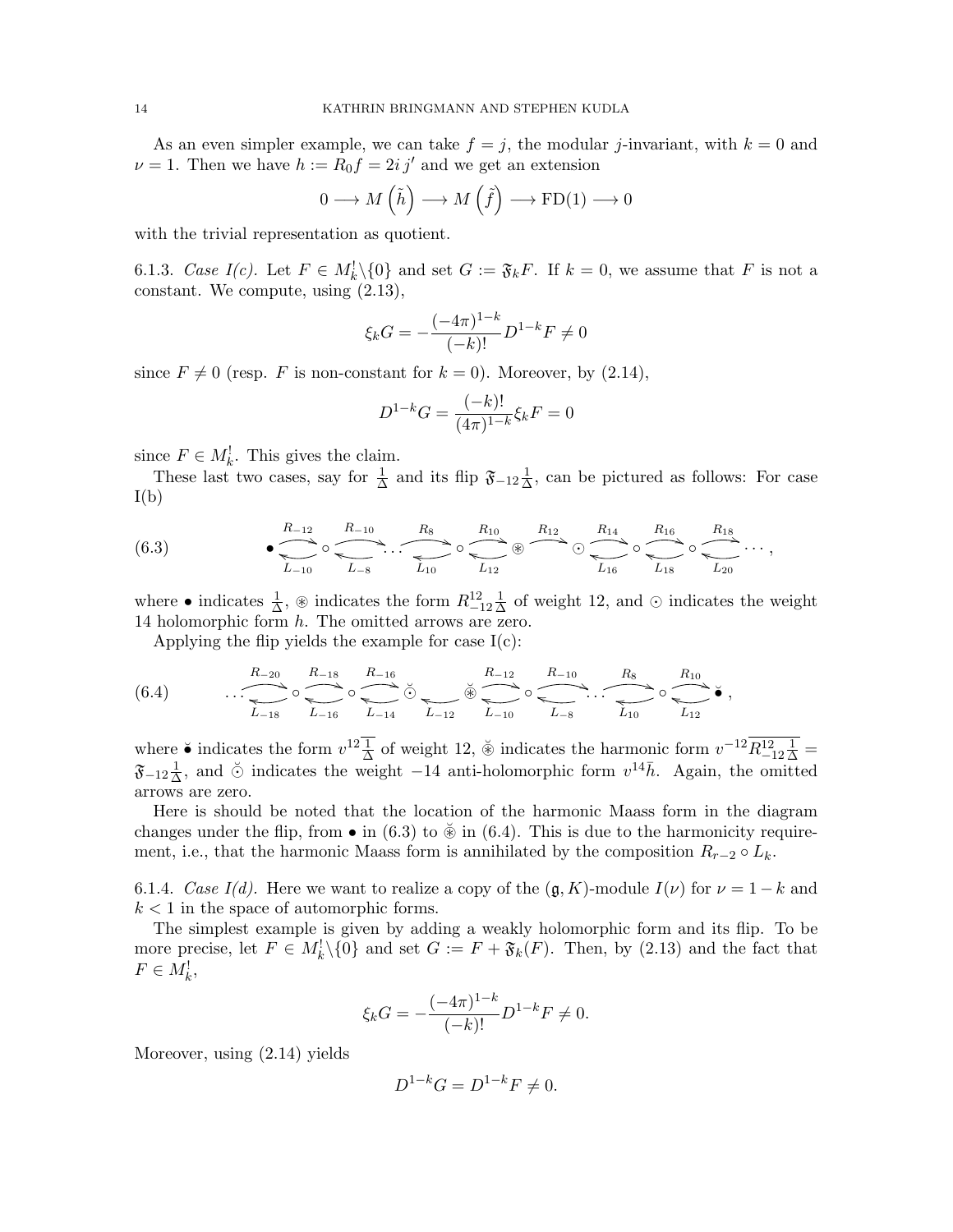A second example can be constructed using Eisenstein series and we refer to [12] as a convenient reference. As in Section 3 of loc.cit., for  $r \in 2\mathbb{Z}$ , we let

(6.5) 
$$
E_{r,s}(\tau) = \sum_{\gamma = \begin{pmatrix} a & b \\ c & d \end{pmatrix} \in \Gamma_{\infty} \backslash \mathrm{SL}_2(\mathbb{Z})} (c\tau + d)^{-r} \operatorname{Im}(\gamma \tau)^{\frac{1}{2}(s+1-r)}.
$$

This series is absolutely convergent for  $\text{Re}(s) > 1$  and defines an automorphic form of weight r. Its Fourier series is given by Proposition 3.1 of loc.cit.:

$$
E_{r,s}(\tau) = v^{\beta} + v^{\beta-s} 2\pi i^{r} \frac{2^{-s} \Gamma(s)}{\Gamma(\alpha) \Gamma(\beta)} \frac{\zeta(s)}{\zeta(s+1)}
$$
  
+ 
$$
\frac{i^{r} (2\pi)^{s+1} v^{\beta}}{\Gamma(\alpha) \zeta(s+1)} \sum_{m=1}^{\infty} \sigma_{s}(m) \Psi(\beta, s+1; 4\pi mv) q^{m}
$$
  
+ 
$$
\frac{i^{r} (2\pi)^{s+1} v^{\beta}}{\Gamma(\beta) \zeta(s+1)} \sum_{m=1}^{\infty} \sigma_{s}(m) \Psi(\alpha, s+1; 4\pi mv) \overline{q^{m}},
$$

where  $\Gamma(s)$  is the usual Gamma function,  $\zeta(s)$  the Riemann zeta-function,

$$
\alpha := \frac{1}{2}(s+1+r), \qquad \beta := \frac{1}{2}(s+1-r), \qquad \sigma_s(m) := \sum_{d|m} d^s,
$$

and  $\Psi(a, b; z)$  is the confluent hypergeometric function, given by

$$
\Psi(a, b; z) := \frac{1}{\Gamma(a)} \int_0^\infty e^{-zt} (1+t)^{b-a-1} t^{a-1} dt.
$$

Note that we take  $\Psi(0, b; z) = 1$  (cf. [12], the equation after (2.20)).

Recall that the principal series representation<sup>6</sup>  $I(s)$  is spanned by the functions  $\phi_r(s)$ , defined in (4.1). For  $\text{Re}(s) > 1$ , we obtain a linear map

$$
\widetilde{E(s)}: I(s) \longrightarrow A(G; \Gamma), \qquad \phi_r \mapsto \widetilde{E_{r,s}},
$$

and this map is  $(\mathfrak{g}, K)$ -intertwining. Thus, by  $(4.2)$ ,

(6.6) 
$$
L_r E_{r,s} = \frac{1}{2}(s+1-r)E_{r-2,s}, \text{ and}
$$

(6.7) 
$$
R_r E_{r,s} = \frac{1}{2}(s+1+r) E_{r+2,s}.
$$

In particular, set  $\ell = -k$  with  $k < 0$  and let  $s_0 = 1 + \ell = \nu$ . Then we obtain a  $(\mathfrak{g}, K)$ intertwining map

$$
\widetilde{E_{s_0}}: I(s_0) \longrightarrow A(G; \Gamma), \qquad \phi_r \mapsto \widetilde{E_{r,s_0}}.
$$

In fact, this map is injective. To see this, note that the constant term of  $E_{r,s_0}$  equals

$$
v^{1+\frac{1}{2}(\ell-r)} + v^{-\frac{1}{2}(\ell+r)} \frac{2\pi i^r 2^{-\ell-1} \Gamma(\ell+1)}{\Gamma(1+\frac{1}{2}(\ell+r)) \Gamma(1+\frac{1}{2}(\ell-r))} \frac{\zeta(\ell+1)}{\zeta(\ell+2)},
$$

where, if  $|r| \geq \ell + 2$ , the second term is zero due to the pole in the denominator. Thus  $E_{r,s_0} \neq 0$  and these functions are linearly independent since they have distinct weights. The function

$$
f(\tau) := E_{k,1-k}(\tau)
$$

<sup>&</sup>lt;sup>6</sup>Here we write s for  $\nu$  and take  $\varepsilon = 0$ .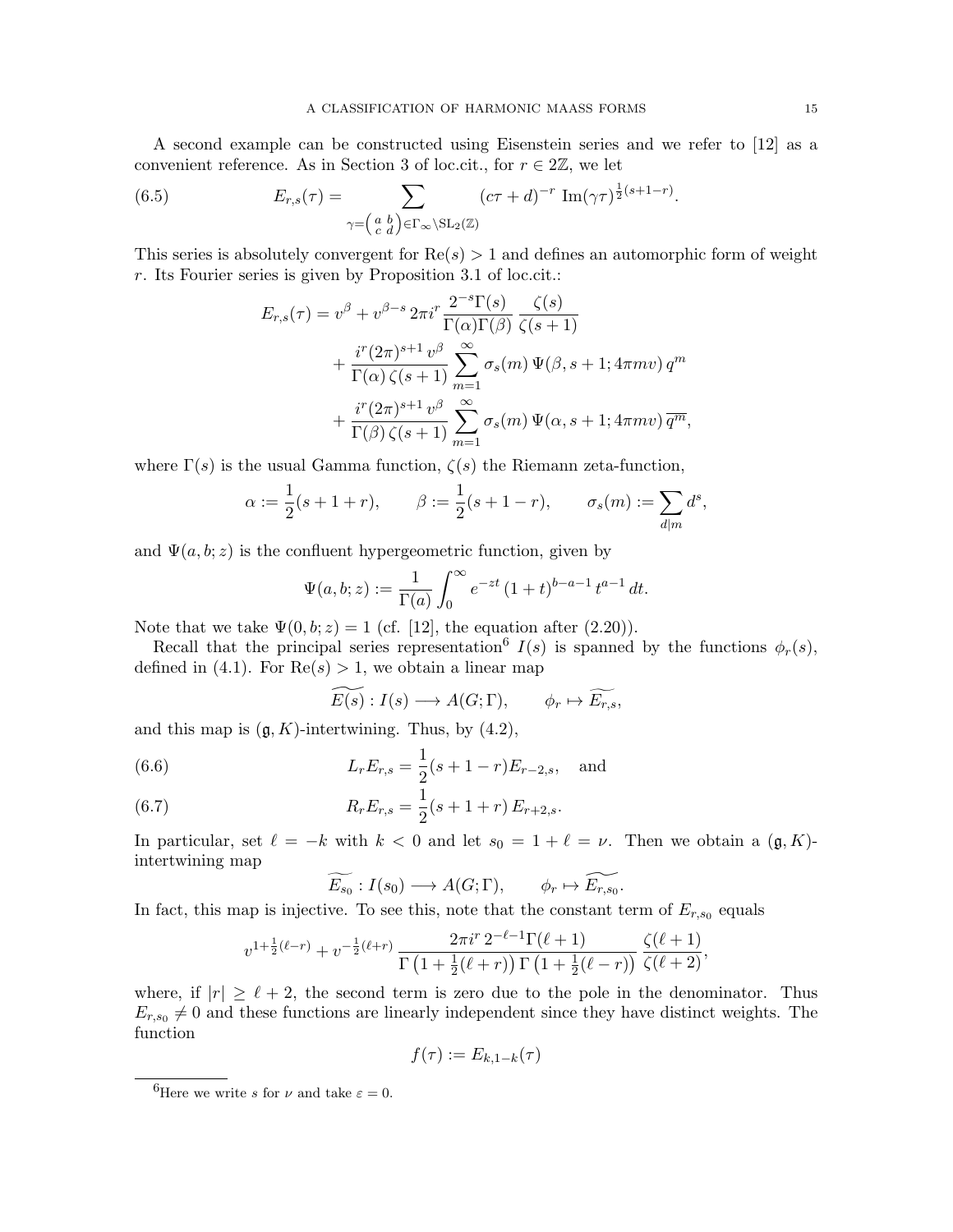is the harmonic Maass form of weight k for  $SL_2(\mathbb{Z})$ . Its Fourier expansion is given by

$$
E_{\ell+1,-\ell}(\tau) = v^{\ell+1} + 2\pi i^{\ell} 2^{-\ell-1} \frac{\zeta(\ell+1)}{\zeta(\ell+2)} + \frac{i^{\ell}(2\pi)^{\ell+2} v^{\ell+1}}{\zeta(\ell+2)} \sum_{m=1}^{\infty} \sigma_{\ell+1}(m) \Psi(\ell+1,\ell+2; 4\pi mv) q^m + \frac{i^{\ell}(2\pi)^{\ell+2} v^{\ell+1}}{\Gamma(\ell+1) \zeta(\ell+2)} \sum_{m=1}^{\infty} \sigma_{\ell+1}(m) \Psi(1,\ell+2; 4\pi mv) \overline{q^m}.
$$

But we have

$$
\Psi(\ell+1,\ell+2;z) = \frac{1}{\Gamma(\ell+1)} \int_0^\infty e^{-zt} t^{\ell} dt = z^{-\ell-1}, \quad \text{and}
$$

$$
\Psi(1,\ell+2;z) = e^z \int_1^\infty e^{-zt} t^{\ell} dt = z^{-\ell-1} e^z \int_z^\infty e^{-t} t^{\ell} dt = z^{-\ell-1} e^z \Gamma(\ell+1,z).
$$

Thus

$$
E_{\ell+1,-\ell}(\tau) = v^{\ell+1} + 2\pi \, 2^{-\ell-1} \, i^{\ell} \, \frac{\zeta(\ell+1)}{\zeta(\ell+2)} + \frac{2\pi \, 2^{-\ell-1} \, i^{\ell}}{\zeta(\ell+2)} \sum_{m=1}^{\infty} \sigma_{-\ell-1}(m) \, q^m
$$

$$
+ \frac{2\pi \, 2^{-\ell-1} \, i^{\ell}}{\Gamma(\ell+1) \, \zeta(\ell+2)} \sum_{m=1}^{\infty} \sigma_{-\ell-1}(m) \, \beta_{-\ell}(4\pi m v) \, q^{-m},
$$

as in (2.2). The image of this series under  $\xi_k = \xi_{-\ell}$  is  $1 - k$  times the holomorphic Eisenstein series  $E_{2-k}(\tau)$  of weight  $2-k$ , while its image under  $R_k^{1-k}$  $\frac{1-k}{k}$  is a non-zero multiple of  $E_{2-k}(\tau)$ . We omit the case  $k = 0$ .

*Remark* 8. One could simply define, for  $k \in -2\mathbb{N}$ ,

$$
\mathcal{Q}_k(\tau) := \sum_{\gamma \in \Gamma_\infty \backslash \mathrm{SL}_2(\mathbb{Z})} v^{1-k} \Big|_k \gamma.
$$

Then  $\mathcal{Q}_k \in H_k^{\text{mg}}$  $\frac{mg}{k}$  and

$$
\xi_k(Q_k) = (1 - k)E_{2-k},
$$
  

$$
D^{1-k}(Q_k) = -(4\pi)^{1-k}(1 - k)!E_{2-k}.
$$

However, we included the description including an s-parameter as this adds an extra perspective described in Section 7.

6.2. Case II:  $k = 1$ .

6.2.1. Case  $II(a)$ . Any weakly holomorphic modular form f of weight 1 gives an example.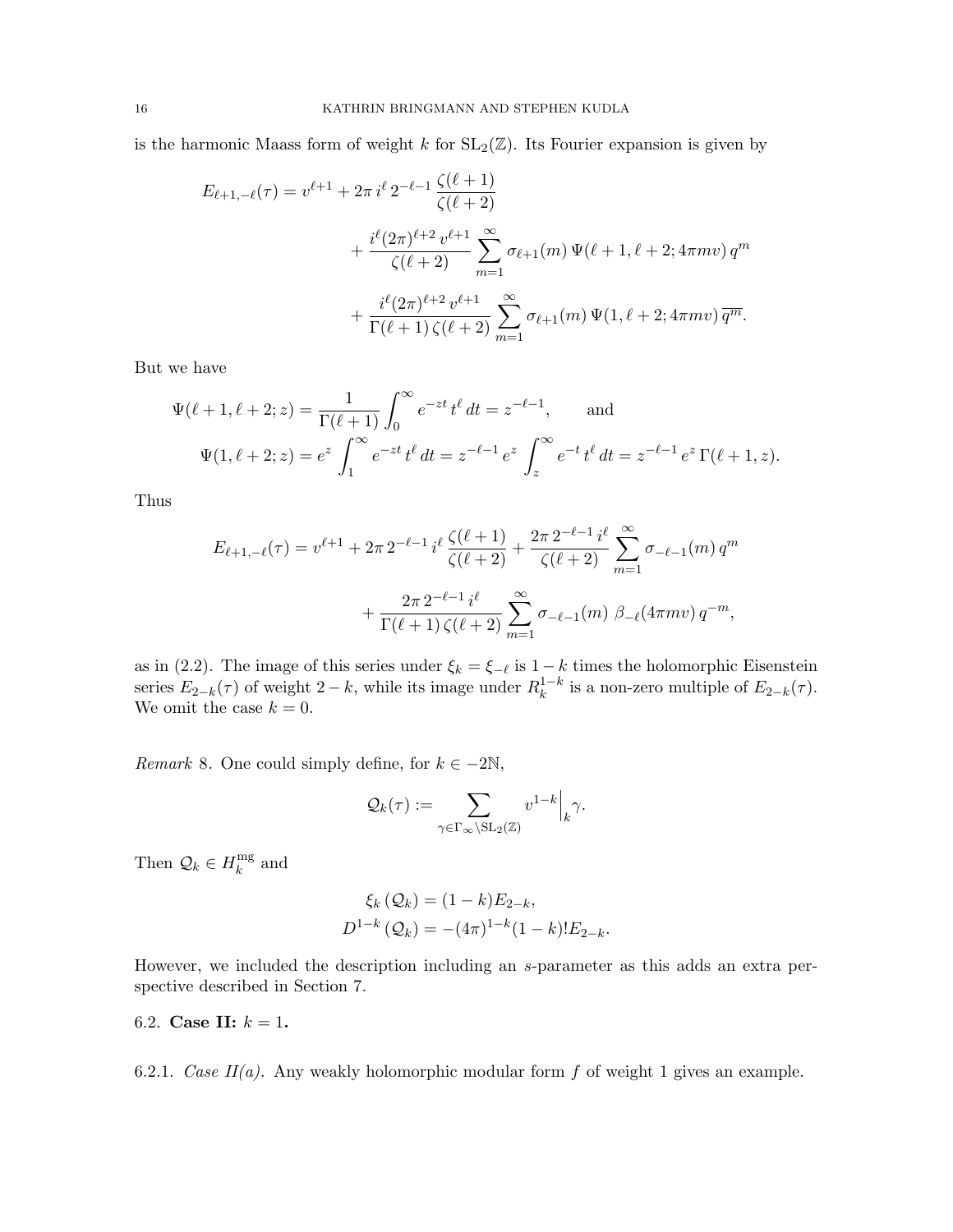6.2.2. Case II(b). In this case we want to realize the extension of  $(\mathfrak{g}, K)$ -modules

(6.8) 
$$
0 \longrightarrow \text{LDS}^-(0) \longrightarrow M\left(\tilde{f}\right) \longrightarrow \text{LDS}^+(0) \longrightarrow 0,
$$

which, in classical language, is equivalent to finding a harmonic Maass form  $f$  of weight 1 whose image under  $\xi_1$  is a holomorphic modular form of weight 1.

An example for this case is given by the derivatives of incoherent Eisenstein series of weight 1, constructed in [13]. To describe this, we fix an imaginary quadratic field  $k$  of prime discriminant  $-D$  with  $D \equiv 3 \pmod{4}$  and  $D > 3$ . Then define the pair of weight 1 Eisenstein series by

$$
E_s^{\pm}(\tau) : = v^{\frac{s}{2}} \sum_{\gamma = \begin{pmatrix} a & b \\ c & d \end{pmatrix} \in \Gamma_{\infty} \backslash \mathrm{SL}_2(\mathbb{Z})} \Phi_D^{\pm}(\gamma) (c\tau + d)^{-1} |c\tau + d|^{-s},
$$

where

$$
\Phi_D^{\pm}(\gamma) := \begin{cases} \chi_D(a) & \text{if } D \mid c, \\ \pm i D^{-\frac{1}{2}} \chi_D(c) & \text{if } (c, D) = 1, \end{cases}
$$

with  $\chi_D$  the quadratic character D associated to k. These series are absolutely convergent for  $\text{Re}(s) > 1$  and have a meromorphic continuation to the whole s-plane. Let  $L(s, \chi_D)$  be the usual Dirichlet L-series associated to  $\chi_D$ . Then, the analytic continuations in s of the normalized series

$$
\widehat{E}_s^{\pm}(\tau) := \left(\frac{D}{\pi}\right)^{\frac{s+1}{2}} \Gamma\left(\frac{s+1}{2}\right) L(s, \chi_D) E_s^{\pm}(\tau)
$$
  
equation

satisfies the functional equation

$$
\widehat{E}_{-s}^{\pm} = \pm \widehat{E}_{s}^{\pm}.
$$

We refer to  $\widehat{E}_s^+$  (resp.  $\widehat{E}_s^-$ ) as the *coherent* (resp. *incoherent*) Eisenstein series associated to **k** (see [13]). For the coherent Eisenstein series  $\widehat{E}_s^+$ , we have

$$
\frac{1}{2}\widehat{E}_0^+(\tau) = h_{\mathbf{k}} + 2\sum_{n=1}^{\infty} \rho(n) q^n = \sum_{\mathfrak{a}} \vartheta_{\mathfrak{a}}(\tau),
$$

where the sum runs over representatives  $\boldsymbol{\alpha}$  for the ideal classes,  $h_{\boldsymbol{k}}$  is the class number of  $\boldsymbol{k}$ , and  $\rho(n)$  is the number of integral ideals of norm n. Here

$$
\vartheta_{\mathfrak{a}}(\tau):=\sum_{n\in\mathfrak{a}}q^{\frac{N(n)}{N(\mathfrak{a})}}
$$

is Hecke's weight 1 theta series for the ideal class of the fractional ideal a. Due to the functional equation, the incoherent series  $\widehat{E}_s^-$  vanishes at  $s = 0$ , so we instead consider the function

$$
\phi(\tau) := \frac{1}{2} \frac{\partial}{\partial s} \left[ \widehat{E}_s^-(\tau) \right]_{s=0} =: a_v(0) + \sum_{n=-\infty}^1 a_v(n) q^n + \sum_{n=1}^\infty a(n) q^n.
$$

According<sup>7</sup> to Theorem 1 of [13], we have

$$
a_v(n) = \begin{cases}\n-2\log(D)\left(\text{ord}_D(n) + 1\right)\rho(n) - 2\sum_{p \neq D} \log(p)\left(\text{ord}_p(n) + 1\right)\rho\left(\frac{n}{p}\right) & \text{for } n > 0, \\
h_k\left(\log(D) + \frac{1}{2}\frac{\Lambda'(1,\chi_D)}{\Lambda(1,\chi_D)} + \log(v)\right) & \text{for } n = 0, \\
-2\,\rho(-n)\,\beta_1(4\pi|n|v) & \text{for } n < 0,\n\end{cases}
$$

<sup>7</sup>Note that we have changed the sign compared to [13].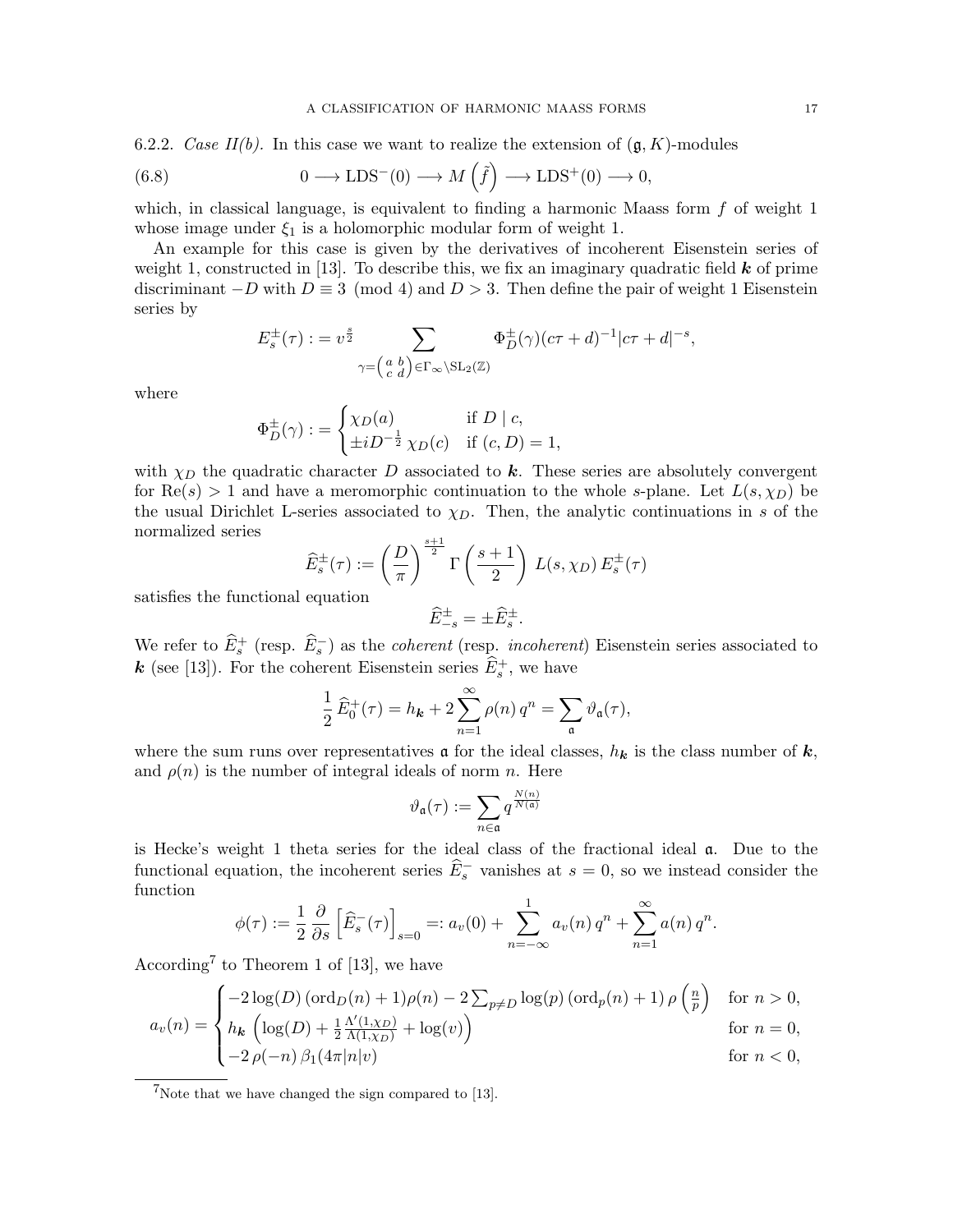where  $\Lambda(s,\chi_D) := \pi^{-\frac{1}{2}(s+1)} \Gamma(\frac{1}{2}(s+1)) L(s,\chi_D)$ , and  $\beta_1(x) = \Gamma(0,x)$  is the incomplete  $\Gamma$ function. Here we slightly abuse notation and write  $a_v(n) = a(n)$  if  $n > 0$ .

Applying the  $\xi$ -operator, we obtain

$$
\xi_1 \phi = \frac{1}{2} \widehat{E}_0^+.
$$

Thus, taking the function  $f(\tau) = \phi(\tau)$  on  $\mathbb{H}$  with corresponding function  $\tilde{f}(g) = j(g, i)^{-1} \phi(g(i))$ on G, we obtain the desired extension (6.8) of  $(g, K)$  modules, where the submodule LDS<sup>-</sup>(0) is generated by the function

$$
j(g,i)\,\frac{1}{2}\,\overline{\widehat{E}_0^+\left(g(i)\right)}.
$$

6.3. Case III:  $k > 1$ .

6.3.1. Case III(a). The function  $\tilde{f}$  on G corresponding to any holomorphic cusp form f of weight k generates a copy of  $DS^{+}(\nu)$  and hence provides an example for this case.

6.3.2. *Case III(b)*. For  $k = 2$ , let

(6.9) 
$$
f(\tau) = E_2^*(\tau) := 1 - 24 \sum_{n=1}^{\infty} \sum_{d|n} dq^n - \frac{3}{\pi v},
$$

be the classical non-holomorphic Eisenstein series of weight 2. Then  $L_2E_2^* = \frac{3}{\pi}$  $\frac{3}{\pi}$  and the  $(\mathfrak{g}, K)$ -module  $M(\tilde{f})$  generated by the corresponding  $\tilde{f}$  gives an extension

$$
0 \longrightarrow \text{FD}(1) \longrightarrow M\left(\tilde{f}\right) \longrightarrow \text{DS}^+(1) \longrightarrow 0,
$$

with the trivial representation  $FD(1)$  as a submodule and the holomorphic discrete series  $DS<sup>+</sup>(1)$  of weight 2 as quotient. This example was discussed in connection with the theory of nearly holomorphic modular forms in [19].

In general, in case  $III(b)$ , we want an extension

$$
0 \longrightarrow \text{FD}(\nu) \longrightarrow M\left(\tilde{f}\right) \longrightarrow \text{DS}^+(\nu) \longrightarrow 0,
$$

and thus, in classical language, a harmonic Maass form f of weight  $k = \nu + 1 > 2$  such that  $\xi_k f \neq 0$  but  $R_{2-k}^{k-1}$  $\zeta_{2-k}^{k-1}\zeta_k f = 0$ , so that  $\zeta_k f$  generates the "finite dimensional" piece. This cannot happen for scalar-valued forms of weight  $k > 2$ . Indeed, the form  $h = \xi_k f$  is a weakly holomorphic form of weight  $2 - k < 0$ . As in the proof of Lemma 6.5, the vanishing of  $R_{2-k}^{\nu}h$ implies that h is a constant and hence  $h = 0$  if  $k > 2$ . Thus, in the scalar-valued case, only case III(b) with  $\nu = 1$ , i.e., the  $E_2^*$  example, can occur.

However, in the vector-valued case, we can construct more examples as follows. As in the introduction, define a polynomial-valued function

(6.10) 
$$
E_{m+2}^*(\tau) := \sum_{r=0}^m \frac{1}{r+1} \binom{m}{r} e_{r,m-r}(\tau) R^r E_2^*(\tau),
$$

a linear combination of products of the polynomials  $e_{r,m-r}(\tau)$  and the  $R^r E_2^*(\tau)$ 's. Here and in the following, we often omit the subscript on the raising and lowering operators to lighten the notation.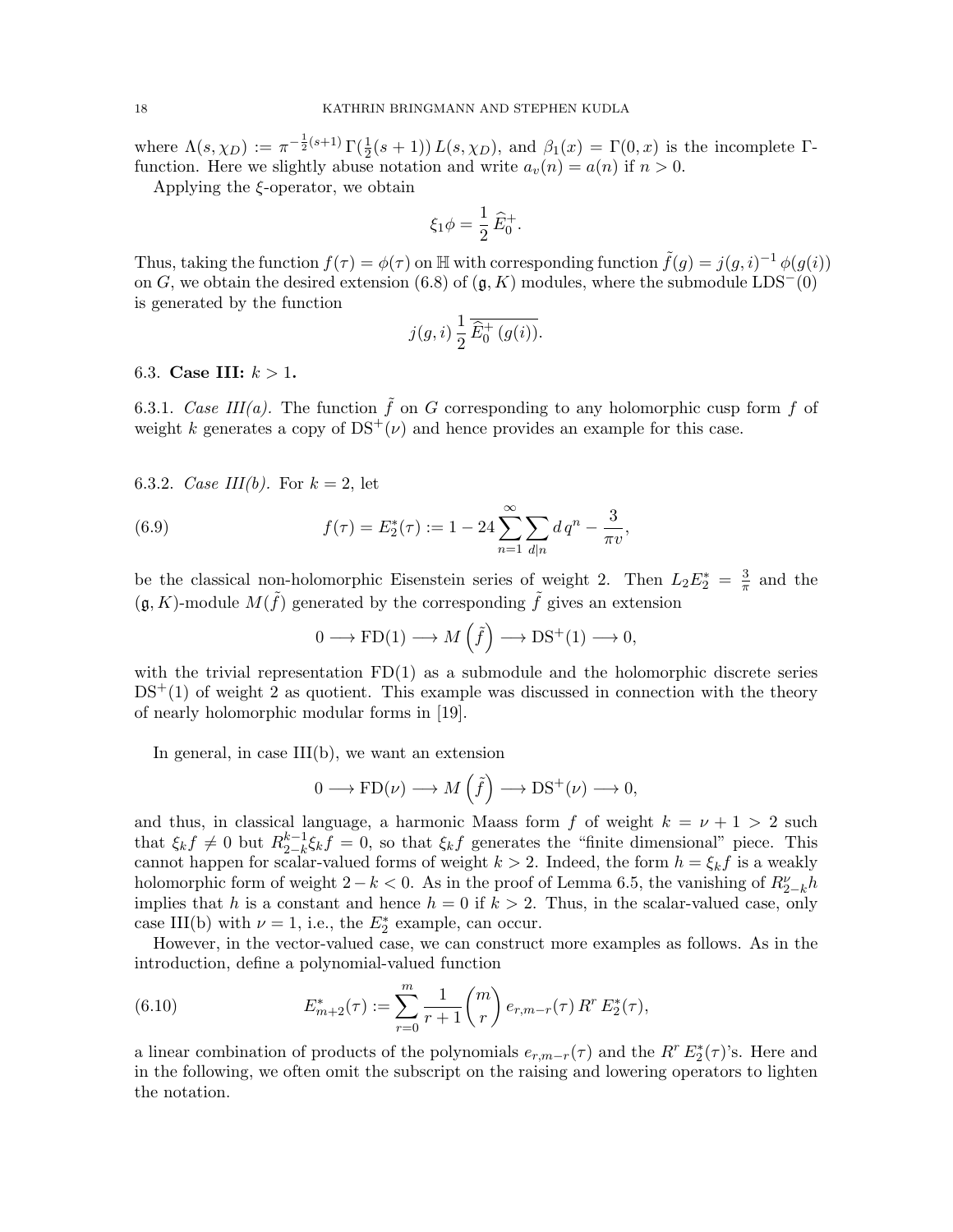**Proposition 6.6.** The polynomial-valued function  $E_{m+2}^*$  satisfies

$$
E_{m+2}^*(\gamma \tau) = j(\gamma, \tau)^{m+2} \rho_m(\gamma) E_{m+2}^*(\tau).
$$

Moreover

$$
L_{m+2} E_{m+2}^* = \frac{3}{\pi} e_{0,m}.
$$

Proof. For the transformation law, we have

$$
E_{m+2}^{*}(\gamma \tau) = \sum_{r=0}^{m} \frac{1}{r+1} {m \choose r} e_{r,m-r}(\gamma \tau) R^{r} E_{2}^{*}(\gamma \tau)
$$
  
= 
$$
\sum_{r=0}^{m} \frac{1}{r+1} {m \choose r} j(\gamma, \tau)^{m-2r} \rho_{m}(\gamma) e_{r,m-r}(\tau) j(\gamma, \tau)^{2+2r} R^{r} E_{2}^{*}(\tau)
$$
  
= 
$$
j(\gamma, \tau)^{m+2} \rho_{m}(\gamma) E_{m+2}^{*}(\tau),
$$

as claimed.

Next, applying the lowering operator and using the fact that

$$
R_{k-2}L_k = L_{k+2}R_k + k,
$$

we have

$$
L R^r E_2^* = -2r R^{r-1} E_2^* + R L R^{r-1} E_2^*,
$$

and hence

$$
LR^r E_2^* = -r(r+1)R^{r-1} E_2^*.
$$

Then, for  $r \in \mathbb{N}$ ,

$$
L_{m+2}(e_{r,m-r}R^r E_2^*) = (r+1)(m-r) e_{r+1,m-r-1} R^r E_2^* - r(r+1) e_{r,m-r} R^{r-1} E_2^*,
$$

while,

$$
L_{m+2}(e_{0,m} E_2^*) = m e_{1,m-1} E_2^* + \frac{3}{\pi} e_{0,m}.
$$

For  $r \in \mathbb{N}_0$ , the coefficient of  $e_{r+1,m-r-1}(\tau) R^r E_2^*(\tau)$  in  $L_{m+2}(e_{r,m-r}(\tau) R^r E_2^*(\tau))$  equals

$$
\frac{1}{r+1} \binom{m}{r} (r+1)(m-r) - \frac{1}{r+2} \binom{m}{r+1} (r+1)(r+2).
$$

This vanishes for  $0 \le r < m$  and the claimed lowering identity follows.

Here is the picture of the corresponding  $(\mathfrak{g}, K)$ -module:

$$
\ominus \overbrace{\sum_{L_{4-k}}}\circ \overbrace{\sum_{L_{6-k}}^{R_{4-k}}}\ \cdots \ \overbrace{\sum_{L_{k-4}}^{R_{k-6}}\circ \overbrace{\sum_{L_{k-2}}^{R_{k-4}}}\oplus \underbrace{\sum_{L_{k}}\circ \overbrace{\sum_{L_{k+2}}^{R_{k+2}}}\circ \overbrace{\sum_{L_{k+4}}^{R_{k+2}}}\cdots
$$

where • indicates  $E_k^*$ ,  $\oplus$  indicates  $e_{0,m}$  and  $\oplus$  indicates  $e_{m,0}$ . Note that in all of these pictures there are unspecified, but non-zero, transition constants.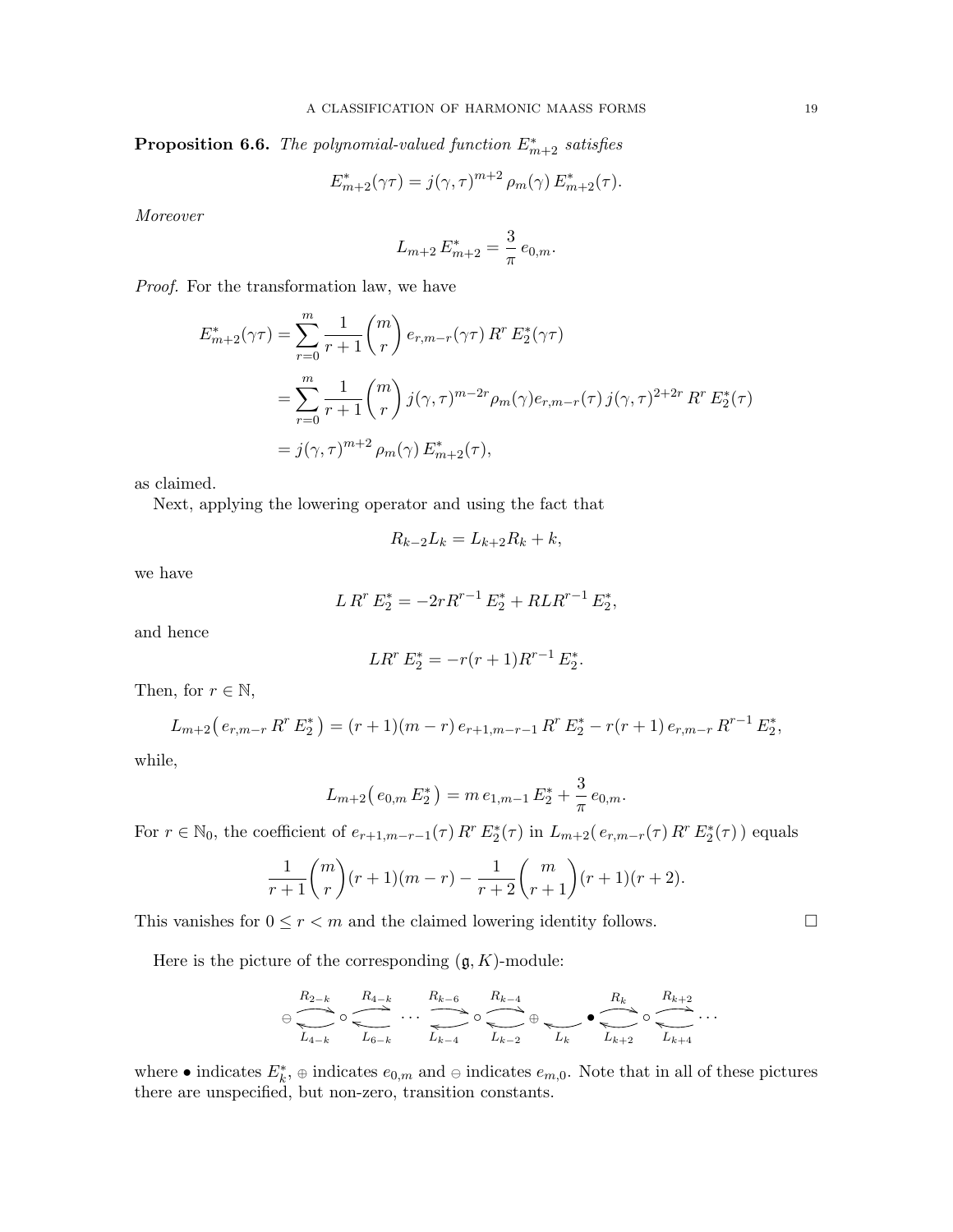6.3.3. Case III  $(c)$ . A natural construction of positive weight harmonic Maass forms goes through sesquiharmonic Maass forms. They satisfy condition (1) and (3) of harmonic Maass forms but condition (2) is replaced by

(6.11) 
$$
\Delta_{k,2}f=0 \quad \text{with} \quad \Delta_{k,2}:= -\xi_k \circ \xi_{2-k} \circ \xi_k.
$$

Let  $H_{k}^{\text{mg}}$  $\frac{mg}{k,2}$  be the space of sesqui-harmonic Maass forms. A way to construct sesquiharmonic forms is to differentiate, with respect to an additional parameter as we do for weight 1 in Subsection 5.2.2. In weight 3/2 this has been done by Duke, Imamoglu, and Toth [9] in the context of finding a preimage under the ξ-operator of the Hirzebruch-Zagier Eisenstein series. Let

$$
H_{k,2}^{\sharp} := \left\{ f \in H_{k,2} : \xi_k(f) \in H_{2-k}^{\sharp} \right\}.
$$

In [2] it was shown that the map

$$
\xi_k:H^\sharp_{k,2}\to H^\sharp_{2-k}
$$

is surjective. Note that a similar construction can be carried out for all forms mapping to  $H_{2-k}$ , as we show below. We use Poincaré series and differentiate with respect to an extra s-parameter. To be more precise let for  $m \in \mathbb{Z} \setminus \{0\}$ 

$$
\mathbb{F}_{k,m}(\tau) := \mathbb{P}_k(\psi_{k,m})
$$

with

$$
\psi_{k,m}(\tau) := \left[\frac{\partial}{\partial s} \mathcal{M}_{k,s}(4\pi mv)\right]_{s=\frac{k}{2}} e(mu),
$$

where

$$
\mathcal{M}_{k,s}(w) := |w|^{-\frac{k}{2}} M_{\text{sgn}(w)\frac{k}{2}, s-\frac{1}{2}}(|w|).
$$

Then  $\mathbb{F}_{k,m} \in H_{k,2}$  and, with same constant  $c_{k,m} \neq 0$ ,

$$
\xi_k \mathbb{F}_{k,m} = c_{k,m} F_{2-k,-m}.
$$

Now consider in particular

 $f := \mathbb{F}_{4,1}.$ 

Then

$$
\xi_4 f = c_{4,1} F_{-2,-1} \in H_{-2}.
$$

However, since the space of dual weight,  $S_4 = \{0\}$ ,  $\xi_4 f \in M_{-2}^!$ , and thus  $f \in H_4^{\text{mg}}$  $_{4}^{\mathrm{mg}}$ .

# 7. Some related examples

It is natural to consider automorphic forms that are not harmonic but are annihilated by a power of the weight  $k$  Laplacian, i.e., with condition  $(2)$  replaced by

$$
\Delta_k^{\ell} f = 0,
$$

for some  $\ell \in \mathbb{N}$ . In particular for harmonic Maass forms we have  $\ell = 1$  and for sesquiharmonic forms  $\ell = 2$ . Now, if the minimal power of  $\Delta_k$  annihilating f is greater than 1, the relations (3.11) and (3.12) need not hold and, as a result, the K-types in  $M(\tilde{f})$  can occur with higher multiplicity. Much more complicated  $(g, K)$ -modules can arise. Here we give a couple of examples, leaving a more systematic analysis to another occasion.

First, we consider the Eisenstein series of weight 0 given by  $(6.5)$  with  $r = 0$ . It has a simple pole at  $s = 1$  and Laurent expansion

$$
2\zeta(s+1) E_{r,0}(\tau) = \frac{2\pi}{s-1} + 2\pi (\gamma - \log(2)) + \frac{\pi}{2} \phi(\tau) + O(s-1),
$$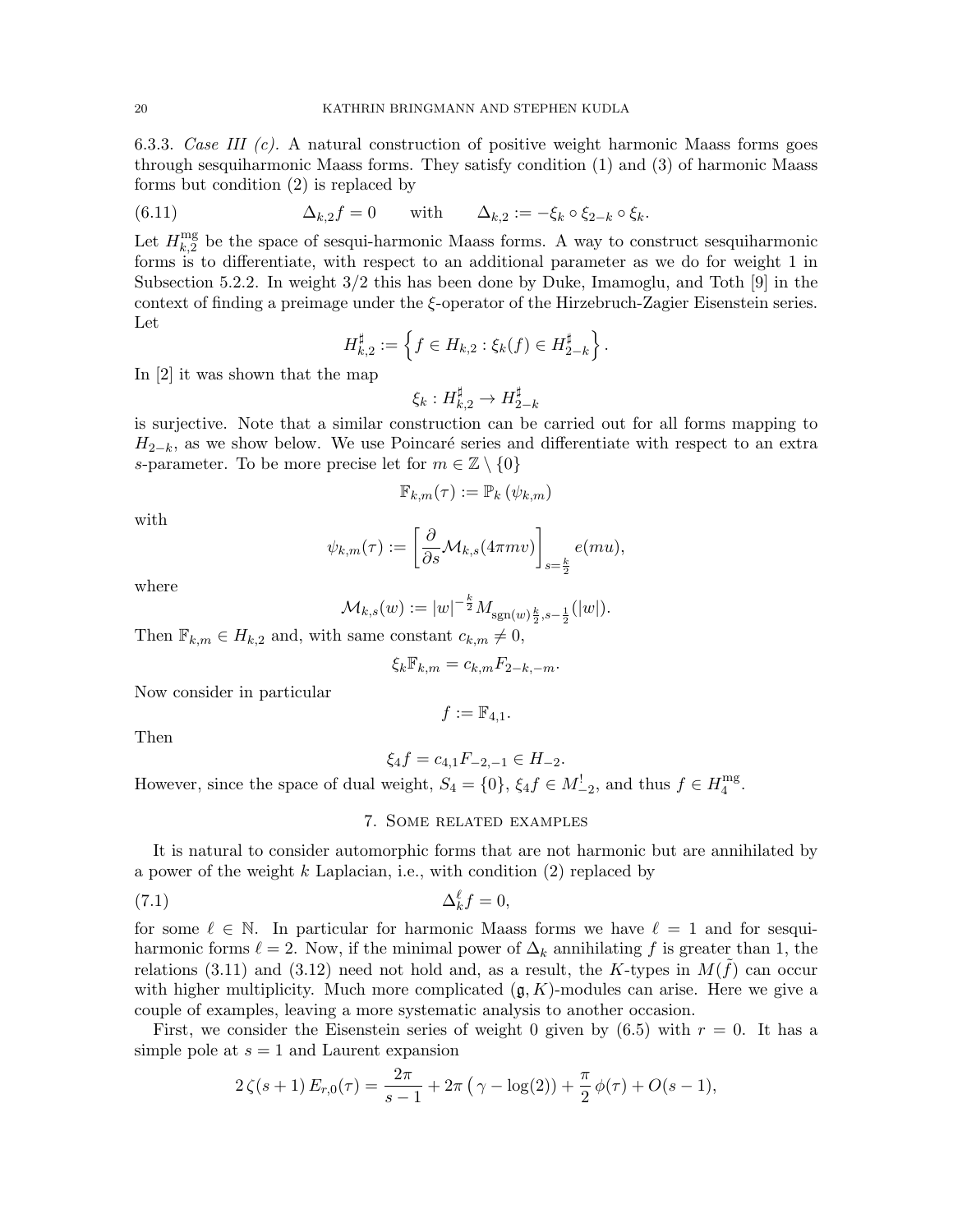where, by the Kronecker limit formula  $[17, 24]$ , is as defined in  $(1.3)$ . An easy calculation shows that

$$
L_0\phi(\tau) = \frac{\pi}{3}v^2\overline{E_2^*(\tau)},
$$
 and  $R_0\phi(\tau) = \frac{\pi}{3}E_2^*(\tau).$ 

Thus

$$
\Delta_0 \phi = L_2 R_0 \phi = 1,
$$

so that  $\Delta_0^2 \phi = 0$ . Actually, since  $\Delta_0 \phi$  is already annihilated by  $R_0$ ,  $\phi$  is annihilated by  $\Delta_{0,2}$  as defined in (6.11) and thus is sesquiharmonic. The  $(g, K)$ -module generated by  $\phi$  contains the trivial representation of K with multiplicity 2 and all other even weights with multiplicity 1. This  $(\mathfrak{g}, K)$ -module is pictured in Figure 1 at the end of the introduction, where  $\bullet$  indicates the function  $\phi$ ,  $\odot$  indicates the constant function, and the omitted arrows  $R_0$  and  $L_0$  originating from  $\odot$  are zero. This  $(g, K)$ -module has a socle filtration with the trivial representation as maximal semi-simple submodule, the direct sum of the weight 2 holomorphic and antiholomorphic discrete series as intermediate subquotient, and the trivial representation as the unique irreducible quotient.

A little more generally, consider the Laurent expansion of the Eisenstein series (6.5) at any point  $s_0$  with  $\text{Re}(s_0) > 1$ ,

$$
E_{\ell,s}(\tau) = \sum_r A_{r,\ell,s_0}(\tau) (s - s_0)^r.
$$

Note that for  $r < 0$ ,  $A_{r,\ell,s_0}(\tau) = 0$  for all  $\ell$ , since  $E_{\ell,s}(\tau)$  has no pole at  $\tau = s_0$  in the half-plane Re $(s_0) > 1$ . Let  $\mathcal{E}_r(s_0)$  be the span of the functions  $A_{r,\ell,s_0}$  for  $t \leq r$  and  $\ell \in 2\mathbb{Z}$ and let  $\widetilde{\mathcal{E}_r(s_0)}$  be the span of their lifts  $\widetilde{A_{r,\ell,s_0}}$  to G via (3.1).

Proposition 7.7. The surjective linear map defined by

$$
\psi_r(s_0) : I(s_0) \longrightarrow \widetilde{\mathcal{E}_r(s_0)} / \widetilde{\mathcal{E}_{r-1}(s_0)}, \qquad \phi_\ell \mapsto \widetilde{A_{r,\ell,s_0}}
$$

is equivariant for the action of  $(q, K)$ . Moreover, this map is an isomorphism.

Remark 9. Proposition 7.7 yields that the space  $\mathcal{E}_r(\overline{s_0})$  has a  $(\mathfrak{g}, K)$ -invariant filtration with  $I(s_0)$  as subquotients. The interesting case is if  $s_0 = k - 1$  for an even integer  $k > 2$ , so that the structure of  $I(s_0)$  is given by (4.4). The quotients  $\mathcal{E}_r(s_0)/\mathcal{E}_{r-j} (s_0)$  for  $j > 1$  reveal a more complicated extension of  $(g, K)$ -modules due to the relations (7.2) and (7.3). The situation is illustrated in Figure 1 below.

Proof of Proposition 7.7. Relations (6.6) and (6.7) imply that

(7.2) 
$$
L_{\ell}A_{r,\ell,s_0} = \frac{1}{2}(s_0 + 1 - \ell) A_{r,\ell-2,s_0} + \frac{1}{2} A_{r-1,\ell-2,s_0} \text{ and}
$$

(7.3) 
$$
R_{\ell}A_{r,\ell,s_0} = \frac{1}{2}(s_0 + 1 + \ell) A_{r,\ell+2,s_0} + \frac{1}{2} A_{r-1,\ell+2,s_0}.
$$

There are analogous relations for the action of  $X_{\pm}$  on the  $\widetilde{A_{r,\ell,s_0}}$ 's. Moreover, we have

$$
\Delta_{\ell} E_{\ell,s} = \frac{1}{4} (s + 1 - \ell)(s + 1 + \ell - 2) E_{\ell,s},
$$

and hence

(7.4) 
$$
\Delta_{\ell} A_{r,\ell,s_0} = \frac{1}{4} (s_0 + 1 - \ell)(s_0 + 1 + \ell - 2) A_{r,\ell,s_0} + \frac{1}{2} s_0 A_{r-1,\ell,s_0} + \frac{1}{4} A_{r-2,\ell,s_0}.
$$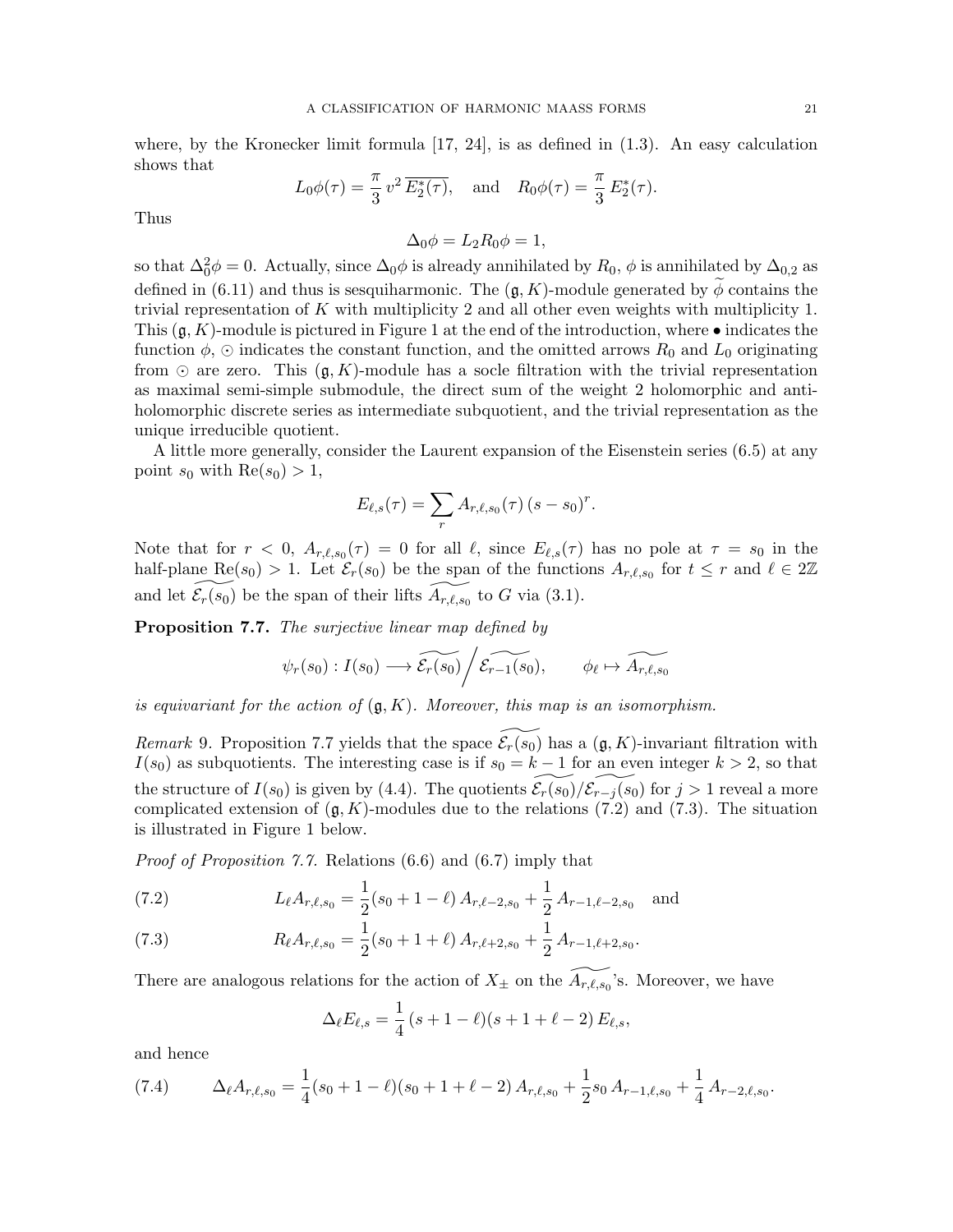Now suppose that  $s_0 = k - 1$  so that  $A_{0,k,s_0} \neq 0$  is the standard weight k holomorphic Eisenstein series. For any  $r \in \mathbb{N}_0$ , relation (7.4) then gives

$$
\Delta_k A_{r,k,s_0} = \frac{1}{2} s_0 A_{r-1,k,s_0} + \frac{1}{4} A_{r-2,k,s_0}.
$$

Hence

$$
\Delta_k^r A_{r,k,s_0} = 2^{-r} s_0^r A_{0,k,s_0} \neq 0 \text{ and } \Delta_k^{r+1} A_{r,k,s_0} = 0.
$$

In particular, the functions  $A_{r,k,s_0}$  of weight k are linearly independent as r varies and give examples of functions satisfying (7.1). Moreover, it follows that  $A_{r,k} \notin \mathcal{E}_{r-1}(s_0)$  so that the map  $\psi_r(s_0)$  is non-zero. Also note that, by the raising relation above,

$$
R_{k-2}A_{r,k-2,s_0} = (k-1) A_{r,k,s_0} + \frac{1}{2} A_{r-1,k,s_0},
$$

so that the image of  $\phi_{k-2}$  under  $\psi_r(s_0)$  is also non-zero. By equivariance, it follows that  $\psi_r(\phi_{2-k}) \neq 0$ . On the other hand, again by (7.4), we have

$$
(\Delta_{-k} + k)A_{r,-k,s_0} = \frac{1}{2}s_0 A_{r-1,-k,s_0} + \frac{1}{4}A_{r-2,-k,s_0},
$$

so that

$$
(\Delta_{-k} + k)^r A_{r,-k,s_0} = 2^{-r} s_0^r A_{0,-k,s_0}
$$
 and  

$$
(\Delta_{-k} + k)^{r+1} A_{r,-k,s_0} = 0.
$$

But

$$
A_{0,-k,s_0}(\tau) = E_{-k,s_0}(\tau) = v^k \sum_{\substack{a,b \ c \ d}} \sum_{\substack{\sigma \in \Gamma_\infty \backslash \mathrm{SL}_2(\mathbb{Z})}} (c\overline{\tau} + d)^{-k},
$$

so we again conclude that the  $A_{r,-k,s_0}$ 's are linearly independent as  $r \in \mathbb{N}_0$  varies. This implies that  $\psi_r(\phi_{-k}) \neq 0$  and thus that  $\psi_r(s_0)$  is an isomorphism.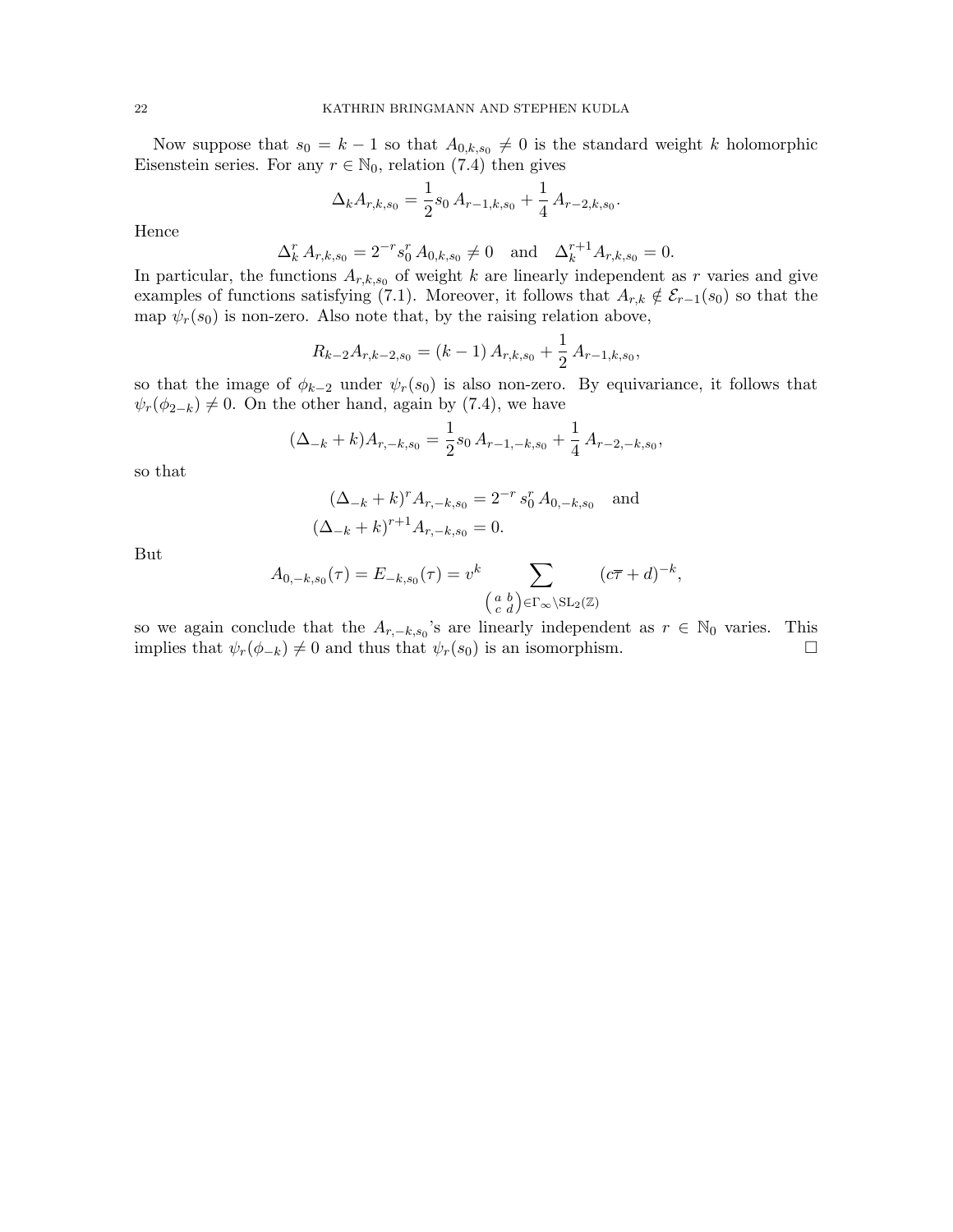The following picture summarizes the structure that arises:



. . . . . . . . . . . . <sup>j</sup> ◦ ( h  R−<sup>k</sup> L2−<sup>k</sup> o ( <sup>h</sup> ◦ i . . . ) <sup>l</sup> ◦ ( ⊕ Rk−<sup>2</sup> / h • ( L<sup>k</sup> ~ h ◦ ( h . . . <sup>r</sup>=2 . . . <sup>j</sup> ◦ ( h  R−<sup>k</sup> o ( <sup>h</sup> ◦ ( i . . . ) <sup>l</sup> ◦ ( h <sup>⊕</sup> /• ( L<sup>k</sup> h ◦ ( h . . . <sup>r</sup>=1 . . . <sup>j</sup> ◦ ( h  o ( <sup>h</sup> ◦ ( i . . . ) <sup>l</sup> ◦ ( <sup>⊕</sup> / <sup>h</sup> <sup>~</sup> ( <sup>i</sup> ◦ ( h . . . <sup>r</sup>=0

Here the element in the  $\ell$ th column and rth row is  $A_{r,\ell,s_0}$ . The element  $\circledast$  is the standard weight k holomorphic Eisenstein series  $A_{0,k,s_0}$ . The elements denoted with  $\bullet$  (resp.  $\odot$ ) have weight k (resp.  $-k$ ) and are annihilated by powers of  $\Delta_k$  (resp.  $\Delta_{-k} + k$ ). The arrows along rows with  $r > 0$  indicate maps defined up to a scalar factor and an element of the same weight lying in the row below the target, cf. (7.2) and (7.3). The diagonal arrows and the arrows in the  $r = 0$  row are maps involving non-zero scaling factors.

Thus, for example, the  $(\mathfrak{g}, K)$ -module generated by  $A_{r,k,s_0}$ , which is annihilated by  $\Delta_k^6$ but no smaller power, has the holomorphic discrete series  $DS^{+}(k-1)$  of weight k as unique irreducible quotient. It has as constituents  $DS^{+}(k-1)$  with multiplicity 6,  $DS^{-}(k-1)$  with multiplicity 5 and  $FD(k-1)$  with multiplicity 5.

Remark 10. It is clear that the structures we discuss here for harmonic and other Maass forms on  $SL_2(\mathbb{R})$  have natural generalizations to automorphic forms on other reductive groups, the basic point being that a weakening of the cuspidal or square integrable growth conditions allow indecomposable but not irreducible Harish-Chandra modules to occur as archimedean components. The nearly holomorphic modular forms introduced by Shimura, [22, 23], and widely studied since are among the important examples. Recently, in the case of  $Sp<sub>g</sub>(\mathbb{R})$ , for genus  $g = 2$ , Pitale, Saha, and Schmidt [20] used the Harish-Chandra modules associated to such forms to prove a structure theorem for them. Also for  $Sp_2(\mathbb{R})$ , Westerholt-Raum [27] explained the use of Harish-Chandra modules to provide examples of harmonic weak Siegel Maass forms and their holomorphic parts, Siegel mock modular forms. We make no attempt to give a systematic review of these and related developments and apologize in advance for the many references omitted as a result.

#### **REFERENCES**

- [1] G. Bol, Invarianten linearer Differentialgleichungen. Abh. Math. Sem. Univ. Hamburg, 16, 128 (1949).
- [2] K. Bringmann, N. Diamantis, and M. Raum, Mock period functions, sesquiharmonic Maass forms and non-critical values of L-functions, Advances in Math. 233 (2012), 971–1013.
- [3] K. Bringmann, N. Diamantis, and S. Ehlen, Regularized inner products and errors of modularity, preprint (2016), arXiv:1603.03056v1.
- [4] J. Bruinier Borcherds products on  $O(2, l)$  and Chern classes of Heegner divisors, Lecture Notes in Mathematics 1780, Springer Verlag (2002)
- [5] J. Bruinier and J. Funke, Two geometric theta lifts, Duke Math. J. 125 (2004), 45–90.